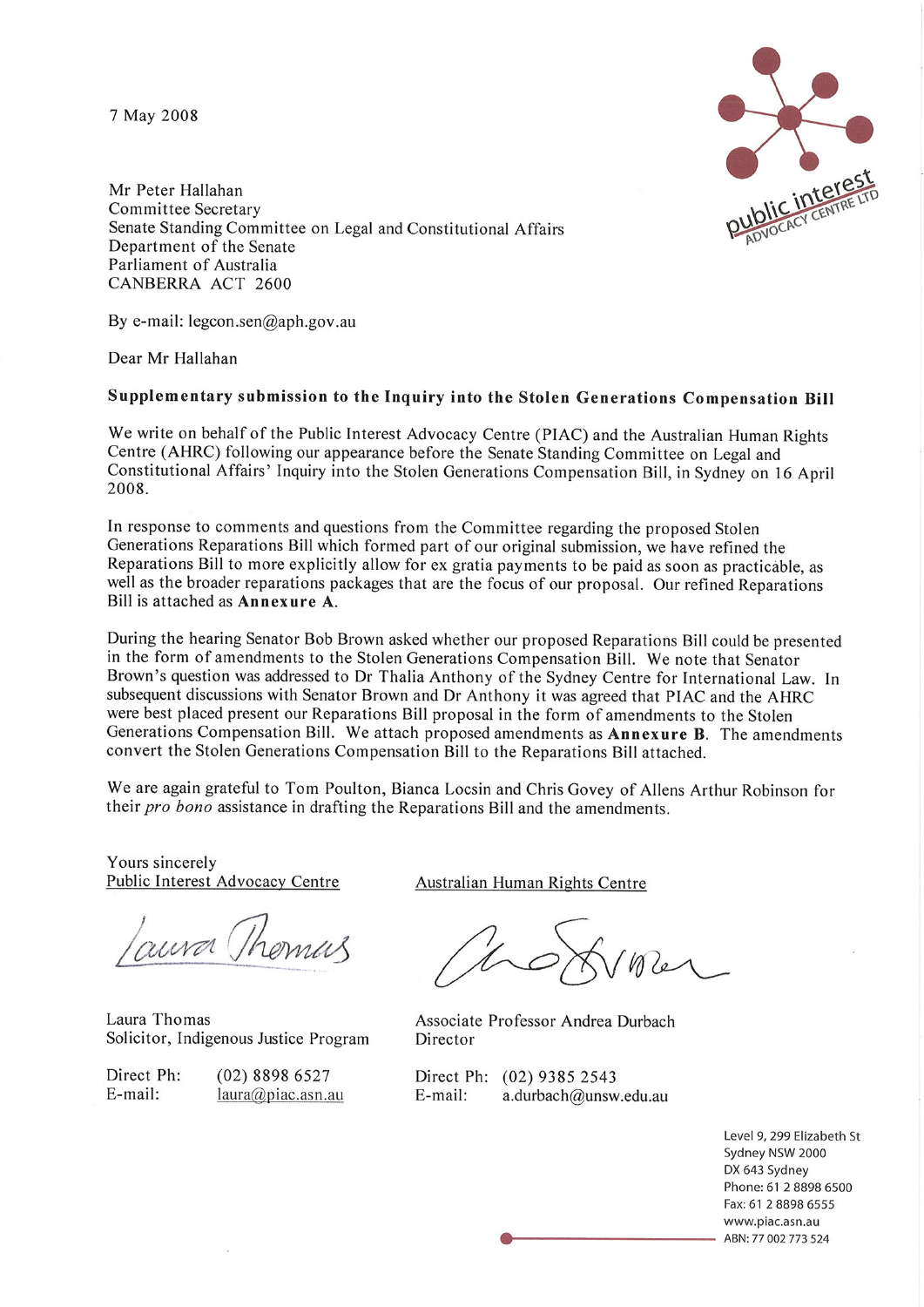# **Annexure A:**

**Revised Stolen Generations Reparations Tribunal Bill**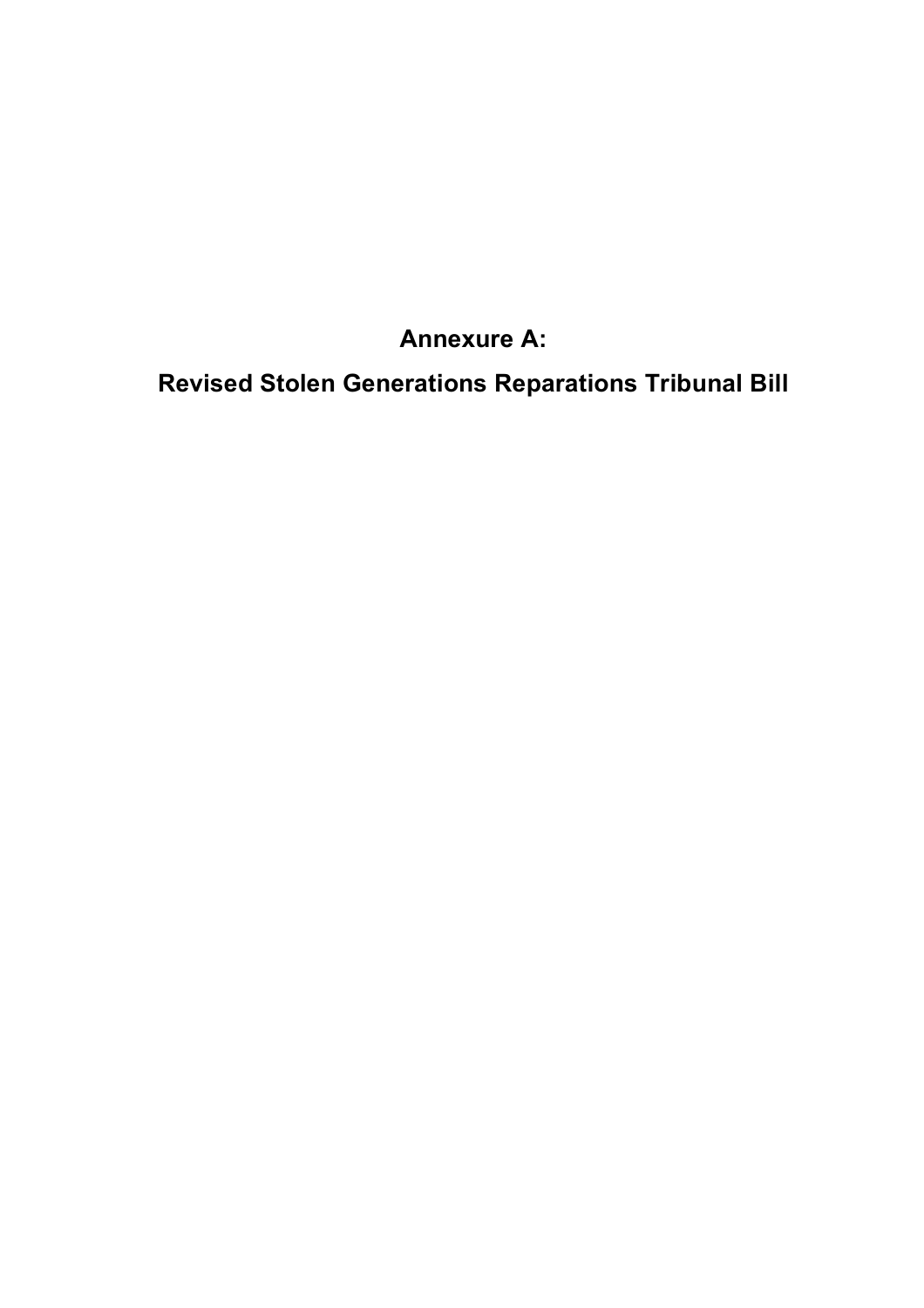2008

The Parliament of the Commonwealth of Australia

THE SENATE

# **Stolen Generations Reparations Tribunal Bill**

**2008**

**No. , 2008**

(*Senator Bartlett*)

# **A Bill for an Act to provide for the establishment of a Stolen Generations Tribunal to decide and make recommendations on claims for reparations and other matters**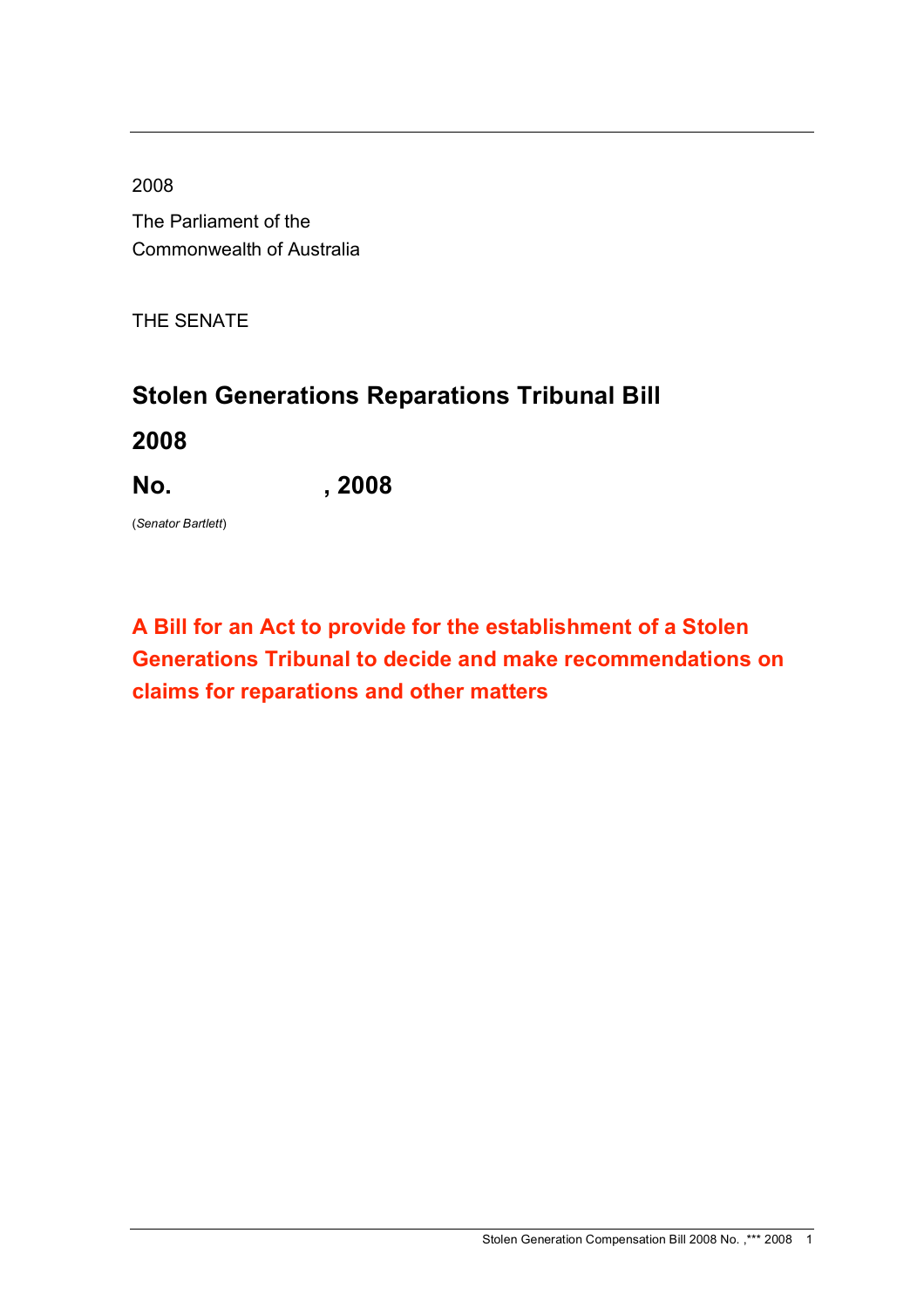# **Table of Contents**

| $\mathbf 1$ . | <b>Short title</b>                                                             | 3                       |  |  |
|---------------|--------------------------------------------------------------------------------|-------------------------|--|--|
| 2.            | 3<br><b>Commencement</b>                                                       |                         |  |  |
| 3.            | Interpretation                                                                 |                         |  |  |
| 3A            | Stolen Generations Reparations Tribunal and establishing Principles 3          |                         |  |  |
| 4.            | <b>Entitlement to reparations</b><br>$\overline{\mathbf{4}}$                   |                         |  |  |
| 4A            | <b>Reparations</b>                                                             | $\overline{\mathbf{4}}$ |  |  |
| 4B            | 5<br>Ex gratia payments                                                        |                         |  |  |
| 5.            | 6<br>Eligibility criteria for an ex gratia payment or reparations              |                         |  |  |
| 6.            | <b>Claims</b><br>$\overline{7}$                                                |                         |  |  |
| 8.            | Time for completion of assessments                                             | $\overline{7}$          |  |  |
| 10.           | <b>Establishment of Stolen Generations Fund</b>                                | $\overline{7}$          |  |  |
| 13.           | <b>Tribunal decision is reviewable</b>                                         | $\overline{7}$          |  |  |
| 15.           | <b>Composition of the Tribunal</b>                                             | 8                       |  |  |
| 16.           | <b>Functions of the Tribunal</b>                                               | 8                       |  |  |
| 17.           | <b>Powers of the Tribunal</b>                                                  | 8                       |  |  |
| <b>17A</b>    | Jurisdiction of the Tribunal to consider prejudicial policies and<br>practices | 9                       |  |  |
| <b>17B</b>    | Jurisdiction of the Tribunal to consider proposed legislation                  | 10                      |  |  |
| <b>17C</b>    | <b>Truth and reconciliation</b>                                                | 10                      |  |  |
| 18.           | <b>Protection from liability</b>                                               | 10                      |  |  |
| 19.           | Confidentiality                                                                | 10                      |  |  |
| 20.           | <b>Annual reports</b>                                                          | 10                      |  |  |
| 21.           | Death of applicant                                                             | 10                      |  |  |
| 23            | <b>Regulations</b>                                                             | 10                      |  |  |
|               | <b>Schedule 1</b><br>11                                                        |                         |  |  |
|               | Provisions in relation to the Stolen Generations Reparations Tribunal          | 11                      |  |  |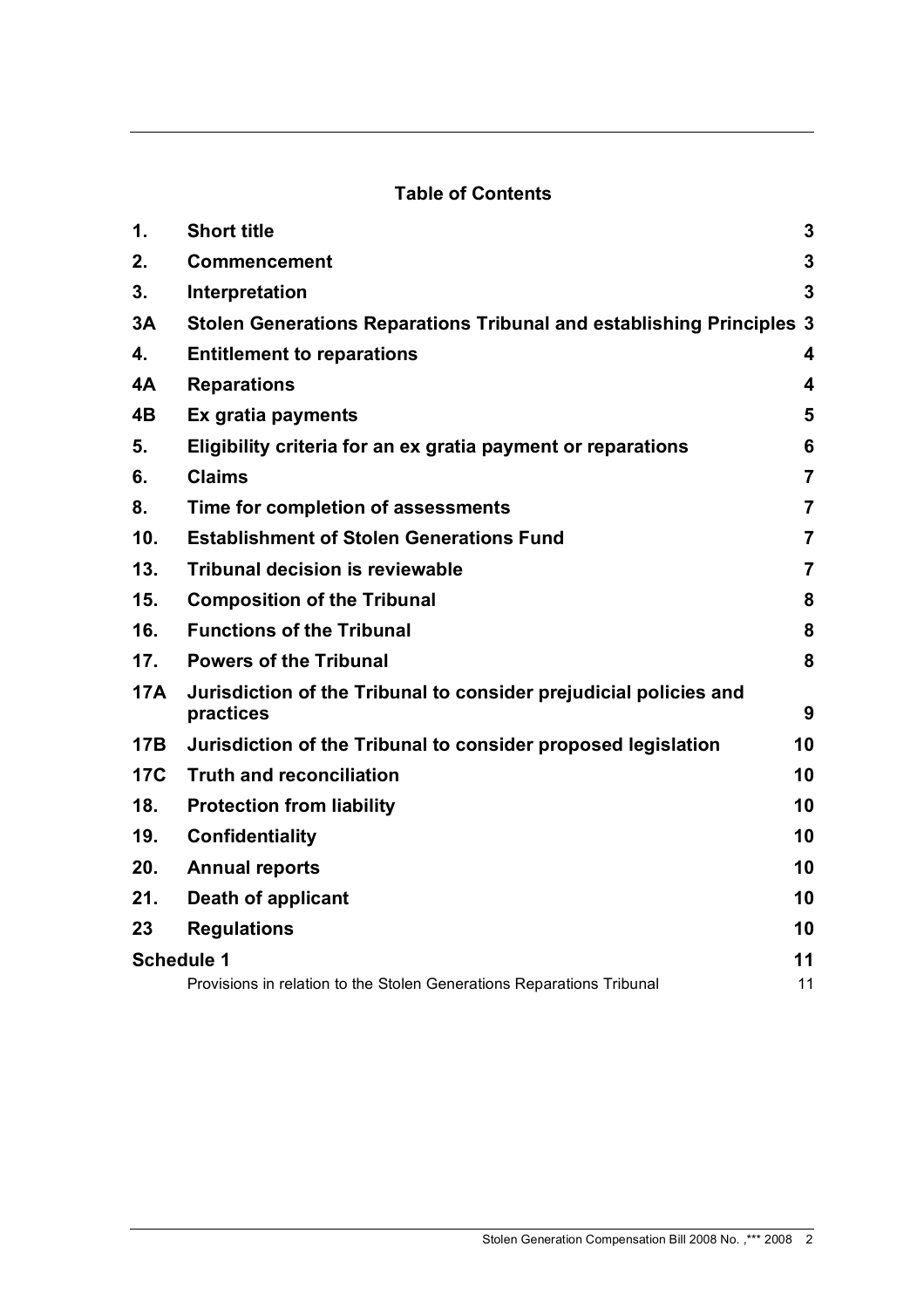# **A Bill for an Act to provide for the establishment of a Stolen Generations Tribunal to decide and make recommendations on claims for reparations and other matters**

# **The Parliament of Australia enacts:**

# **1. Short title**

This Act may be cited as the *Stolen Generations Reparations Tribunal Act 2008*.

#### **2. Commencement**

This Act commences on the day on which it receives the Royal Assent.

#### **3. Interpretation**

In this Act, unless the contrary intention appears:

*Aboriginal or Torres Strait Islander person* means anybody who identifies as an Aboriginal or Torres Strait Islander descendant as defined in the *Aboriginal and Torres Strait Islander Act 2005*.

*Australian government* means the government of the Commonwealth of Australia or the government of an Australian State or Territory.

*Eligibility Criteria* means the criteria which determine whether a claimant for reparations is eligible for reparations as set out in section 5.

*ex gratia payment* means a payment referred to in section 4B(1).

*Indigenous* means Aboriginal or Torres Strait Islander.

*the Principles* means the Principles set out in subsection 3A(3).

*Stolen Generations* means persons eligible for ex gratia payments or reparations under this Act.

*Stolen Generations Fund* means the Fund established by section 10.

*Tribunal* means the Stolen Generations Reparations Tribunal established by this Act.

*Van Boven Principles* means the *Basic Principles and Guidelines on the Right to Reparation for Victims of Gross Violations of Human Rights and Humanitarian Law* (UN Doc E/CN.4/Sub.2/1996/17, 24 May 1996) drafted in 1996 by Professor Theo van Boven.

#### **3A Stolen Generations Reparations Tribunal and establishing Principles**

- (1) A tribunal, to be known as the Stolen Generations Reparations Tribunal, is established by this Act.
- (2) The Tribunal is established in recognition of the Principles.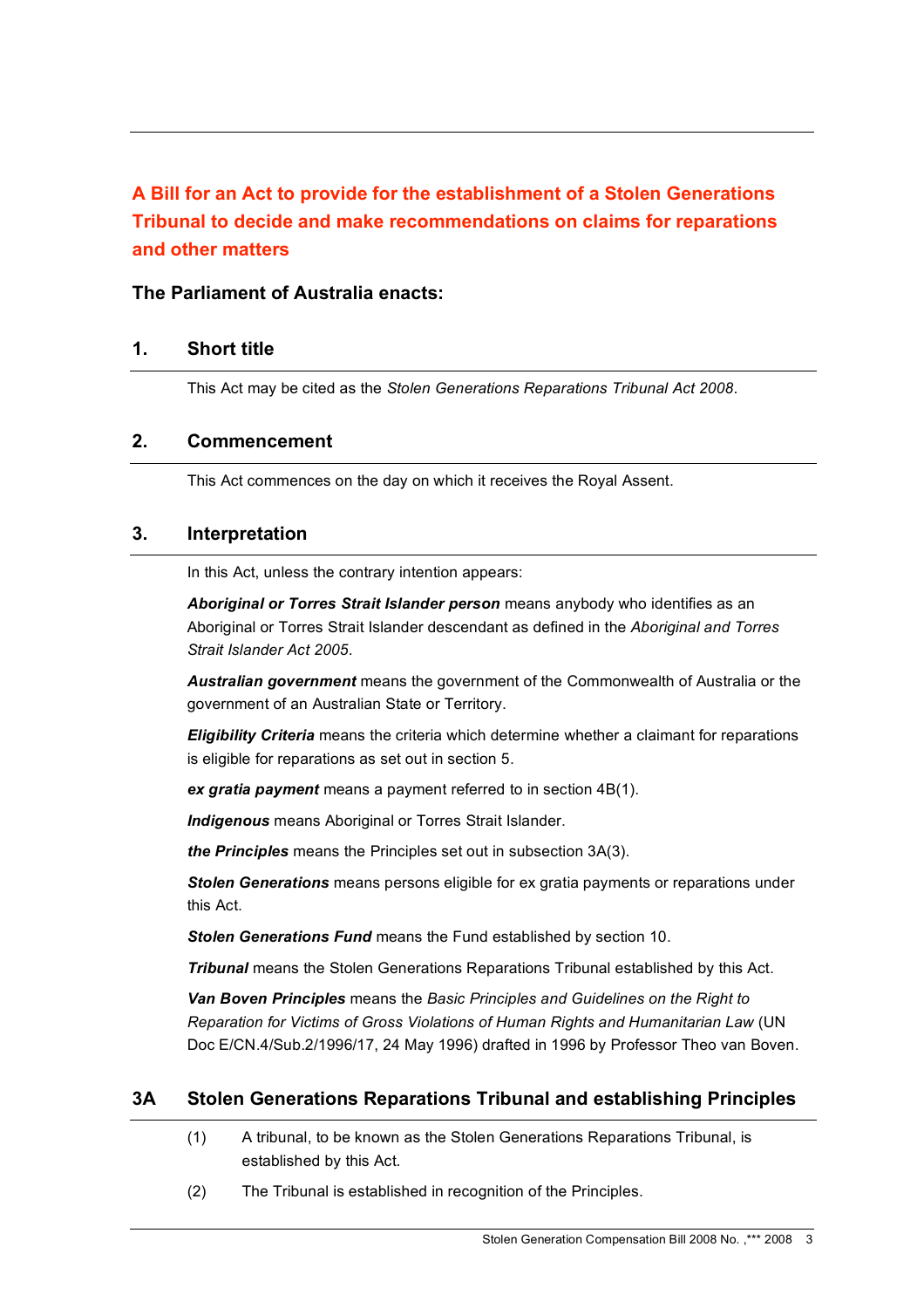- (3) The Principles are:
	- (b) Acknowledgement that forcible removal policies were racist and caused emotional, physical and cultural harm to the Stolen Generations.
	- (c) Indigenous children should not, as a matter of general policy, be separated from their families.
	- (d) The distinct identity of the Stolen Generations should be recognised and they should have a say in shaping reparations.
	- (e) Indigenous people affected by removal policies should be given information to facilitate their access to the Tribunal and other options for redress.
	- (f) Reparations measures for the effects of forcible removals should be guided by the Van Boven Principles.

# **4. Entitlement to reparations**

- (1) The Tribunal shall award reparations on a claim under this Act if the claimant satisfies one or more of the Eligibility Criteria.
- (2) Monetary reparations are payable from the Stolen Generations Fund.

#### **4A Reparations**

| (1) | The Tribunal may award reparations in the form of:                                                                  |                                                                                                                                                |  |  |
|-----|---------------------------------------------------------------------------------------------------------------------|------------------------------------------------------------------------------------------------------------------------------------------------|--|--|
|     | (a)                                                                                                                 | resources for stolen generations groups to provide culture and history<br>centres, or healing centres, including funding for land or premises; |  |  |
|     | (b)                                                                                                                 | community education programs about the history of forcible removals;                                                                           |  |  |
|     | (c)                                                                                                                 | community genealogy projects for Indigenous communities to help identify<br>membership of the Stolen Generations and their dependants;         |  |  |
|     | (d)                                                                                                                 | monetary payments for individuals to meet current needs such as funding<br>to travel to see family;                                            |  |  |
|     | (e)                                                                                                                 | access to appropriate counselling services;                                                                                                    |  |  |
|     | (f)                                                                                                                 | access to appropriate health services;                                                                                                         |  |  |
|     | (g)                                                                                                                 | access to language and culture training;                                                                                                       |  |  |
|     | (h)                                                                                                                 | memorials that appropriately reflect the views of members of the Stolen<br>Generations; and                                                    |  |  |
|     | (i)                                                                                                                 | monetary compensation.                                                                                                                         |  |  |
| (2) | The Tribunal may award one or more of the forms of reparations set out in<br>subsection (1) in response to a claim. |                                                                                                                                                |  |  |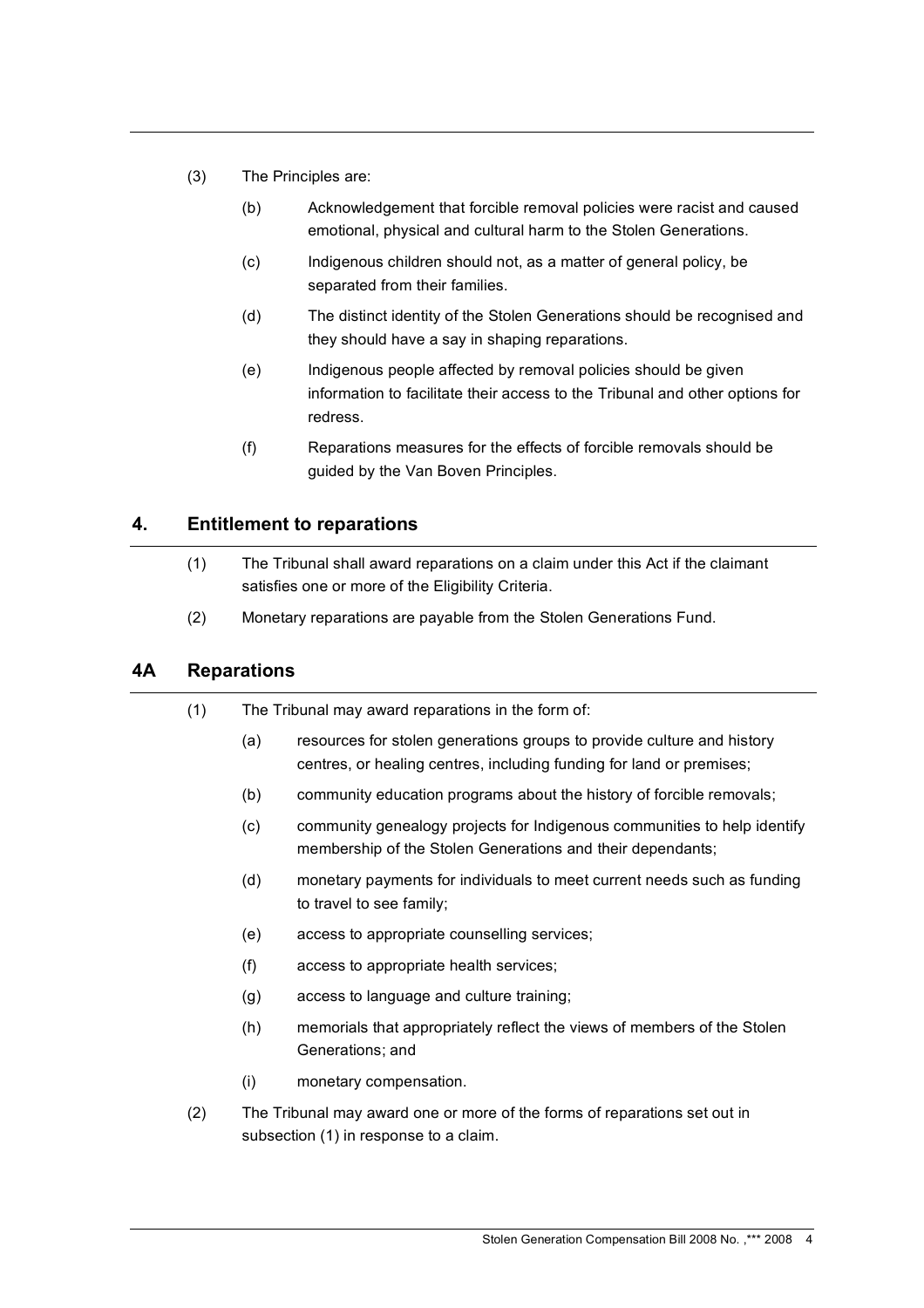- (3) The Tribunal may award reparations in the form set out in subsection (1)(i) to people who can prove that they suffered particular types of harm, such as sexual or physical assault.
- (4) The Tribunal may vary the forms of reparations set out in subsection (1) as it sees fit.
- (5) The Tribunal shall have regard to the Van Boven Principles in varying the forms of reparations set out in subsection (1).
- (6) The Tribunal shall where practicable award reparations that maximise group rather than individual outcomes.
- (7) In awarding reparations, the Tribunal must take into account whether the claimant has received an ex gratia payment under section 10, the nature and extent of any reparations received by the claimant under State or Territory legislation and any damages or compensation received by the claimant at common law or otherwise.
- (8) If the Tribunal is satisfied that reparations should be awarded on a claim, the Tribunal must:
	- (a) notify the Trustee of the Stolen Generations Fund of the amount to be disbursed to cover the cost of the award; or
	- (b) recommend the reparation measure for action by the relevant government, church or non-government body.
- (9) For the avoidance of doubt, for the purposes of this Act an ex gratia payment is not a form of monetary compensation.

# **4B Ex gratia payments**

- (1) The Tribunal may award an ex gratia payment in respect of a claim under this Act if the claimant satisfies the eligibility criteria in subsection 11(1), 11(3) or 11(4), and indicates, in the claim, that the claimant seeks an ex gratia payment.
- (2) The amount of an ex gratia payment in respect of a claim referred to in subsection (1), is an amount not exceeding \$20,000 as common experience payment and \$3,000 for each year that a child was removed from their family and community while under the age of eighteen years, and is payable from the Stolen Generations Fund.
- (3) A claimant may not receive more than one ex gratia payment.
- (4) In awarding ex gratia payments the Tribunal may take into account any reparations, damages or compensation awarded under State or Territory legislation, at common law or otherwise.
- (5) If the Tribunal decides to award an ex gratia payment in respect of a claim, the Tribunal must notify the Trustee of the Stolen Generations Fund of the amount to be disbursed to the claimant.
- (6) The Tribunal must decide a claim for an ex gratia payment as soon as is practicable.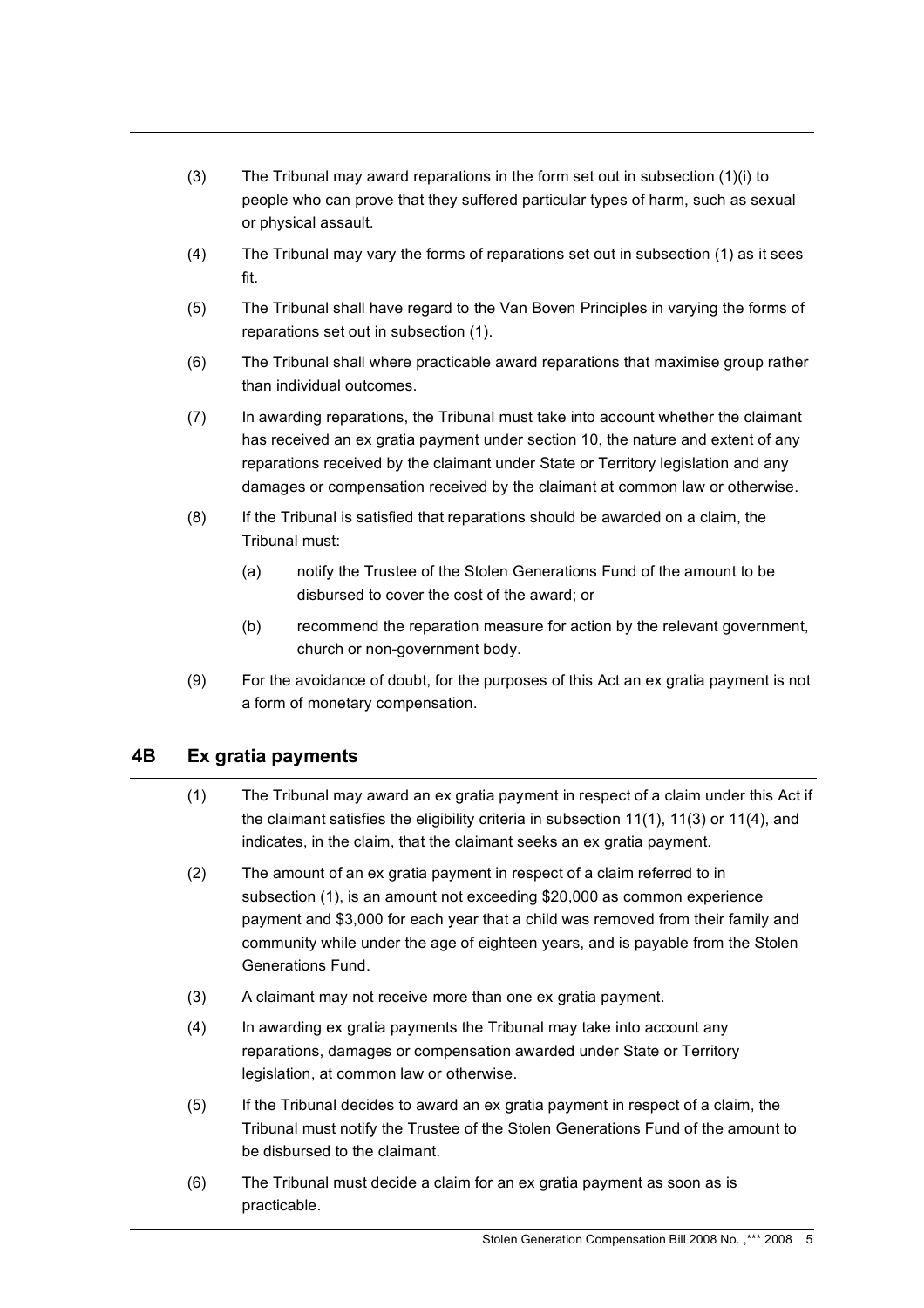(7) If a person claims both an ex gratia payment and reparations, the Tribunal may decide the claim for an ex gratia payment and defer assessment of the claim for reparations.

# **5. Eligibility criteria for an ex gratia payment or reparations**

- (1) To be eligible for an ex gratia payment or reparations under this subsection, a claimant must be:
	- (a) a person who was, as a child, removed from their family under legislation that applied specifically to Aboriginal or Torres Strait Islander people; or
	- (b) an Aboriginal or Torres Strait Islander person who was, as a child, removed from their family prior to 31 December 1975, where that removal was carried out, directed or condoned by an Australian government or an agent of an Australian government.
- (2) An applicant will not be eligible for reparations under subsection (1) if the Tribunal is satisfied that the removal was in the best interests of the child.
- (3) To be eligible for an ex gratia payment or reparations under this subsection, a claimant must be:
	- (a) an Aboriginal or Torres Strait Islander person; and
	- (b) a living descendant of a deceased person who would have satisfied the criteria in subsection (1).
- (4) To be eligible for an ex gratia payment or reparations under this subsection, a claimant must be:
	- (a) an Aboriginal or Torres Strait Islander person; and
	- (b) a relative, family member or descendant of a person who satisfies or would have satisfied the criteria in subsection (1),

who the Tribunal is satisfied suffered or was harmed as a consequence, in whole or in part, of the removal of that person.

- (5) A group of claimants may make a joint claim for reparations, provided that:
	- (a) all members of the group are Aboriginal or Torres Strait Islander people
	- (b) all members of the group suffered detriment as a result of circumstances that gave rise to eligibility of any member of that group for reparations under subsection (1), (3) or (4).
- (6) The Tribunal shall have regard to statements by organisations such as Link Ups and Aboriginal and Islander Child Care Agencies for the purpose of determining eligibility under this section.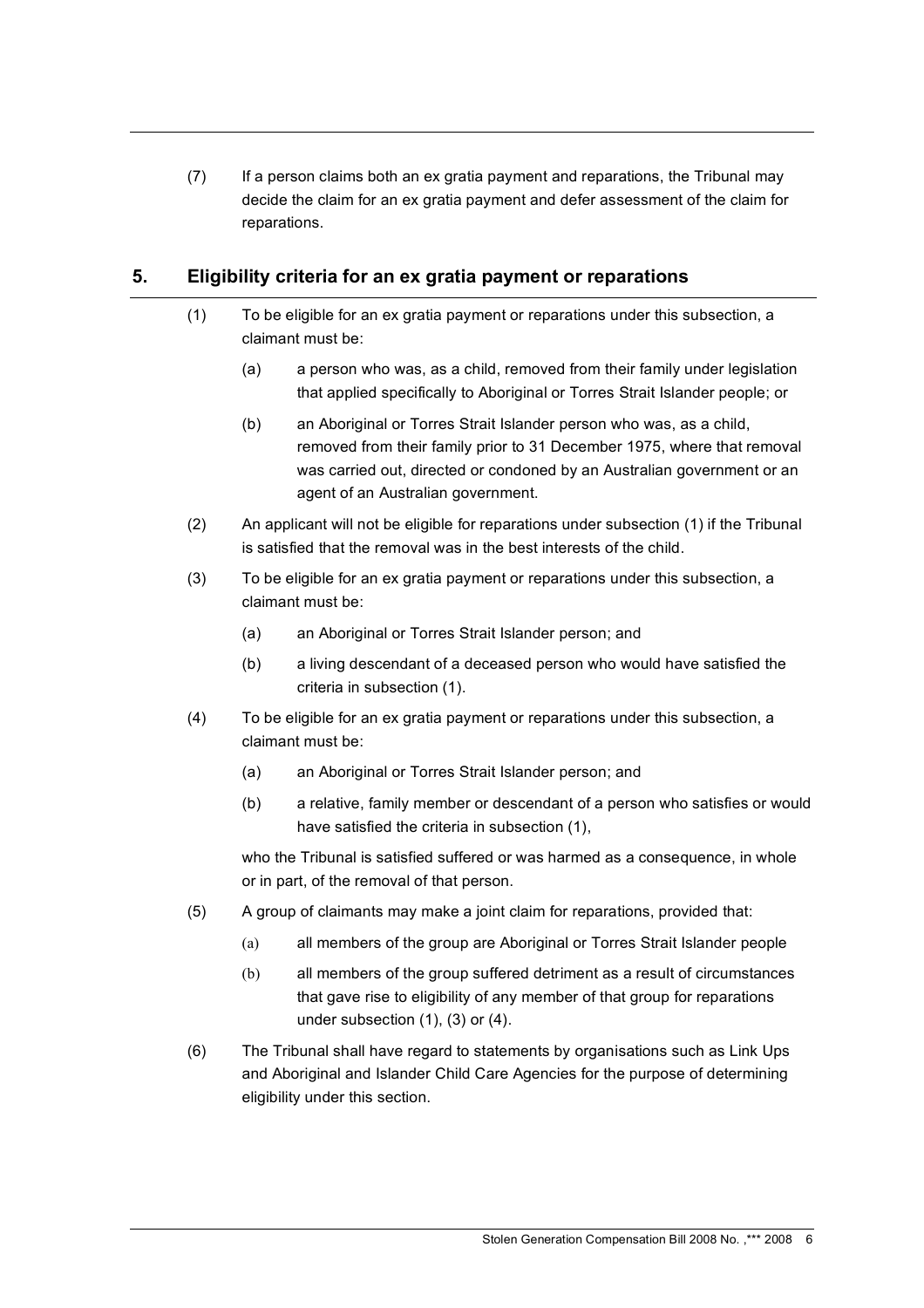# **6. Claims**

- (1) A claim for an ex gratia payment or for reparations must be made to the Tribunal in such manner as it prescribes and shall include a certificate of Indigenous identity and a statement about the circumstances and impact of the removal.
- (3) A claim must be made within 10 years after the commencement of this Act.
- (4) A claimant may, with the consent of the Tribunal, amend a claim.
- (4A) A claim may be made by a group of persons.
- (5) A claim may be made on behalf of a person under a legal disability by a guardian of that person.
- (6) For the purposes of determining eligibility, the person under the legal disability is to be regarded as the claimant.

# **8. Time for completion of assessments**

The Tribunal must decide a claim within 12 months after receiving it.

# **10. Establishment of Stolen Generations Fund**

- (1) An account to be known as the Stolen Generations Fund is established:
	- (a) for the establishment and work of the Tribunal; and
	- (b) to disburse funds for reparations awarded to claimants eligible under this Act; and
	- (c) to fund ex gratia payments made under section 4B.
- (2) Payments from the Stolen Generations Fund are to be met from funds appropriated by the Parliament, together with any contributions from state or territory governments, church organisations involved in administering forcible removal policies, and any other contributors.
- (3) The Stolen Generations Fund will be administered by a Trustee to be appointed by the Attorney-General.
- (4) The fund is a special account for the purposes of the *Financial Management and Accountability Act 1997*.

#### **13. Tribunal decision is reviewable**

All decisions made by the Tribunal are eligible for judicial review. Review may be sought by the relevant claimant or by any government, church or non-government body that is the subject of a recommendation of the kind referred to in section 4A(8)(b).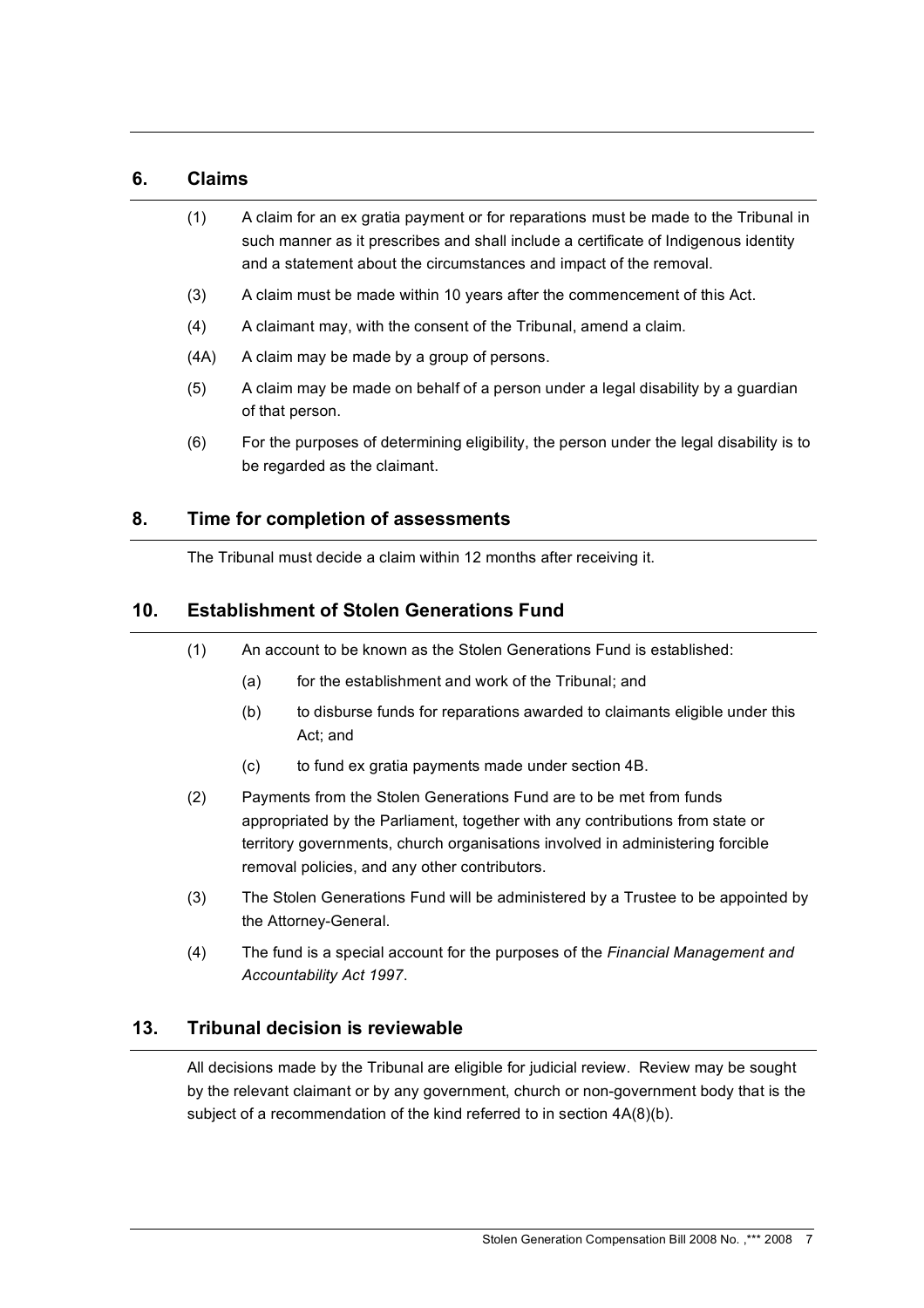# **15. Composition of the Tribunal**

- (1A) The Tribunal shall consist of six members, at least half of whom must be Aboriginal or Torres Strait Islander persons.
- (1) The Attorney General must by writing determine a code of practice within 15 days of the commencement of this Act, for selecting persons to be nominated by the Attorney-General for appointment as members of the Tribunal, that sets out general principles on which the selections are to be made, including but not limited to:
	- (a) merit; and
	- (b) independent scrutiny of appointments; and
	- (c) probity; and
	- (d) openness and transparency.
- (2) After determining a code of practice under subsection (1), the Attorney-General must publish the code in the *Gazette*.
- (3) A code of practice determined under subsection (1) is a legislative instrument for the purposes of the *Legislative Instruments Act 2003*.
- (4) Schedule 1 has effect in relation to the Tribunal.

# **16. Functions of the Tribunal**

The Tribunal has the following functions:

- (a) to decide whether a claimant is eligible for reparations or an ex gratia payment;
- (aa) to decide on appropriate reparations to be granted in response to a claim;
- (ab) to decide on the appropriate amount of any ex gratia payment to be made in response to a claim;
- (ac) to provide a forum and process for truth and reconciliation under which Indigenous peoples affected by forcible removal policies may tell their story, have their experience acknowledged and be offered an apology by the Tribunal or others.
- (ad) to consider proposed legislation;
- (ae) to consider prejudicial policies and practices; and
- (b) such other functions as may be prescribed.

# **17. Powers of the Tribunal**

- (1) The Tribunal has power to do all things necessary or convenient to be done to perform their functions and, in particular, has power:
	- (a) to obtain information from departments and agencies; and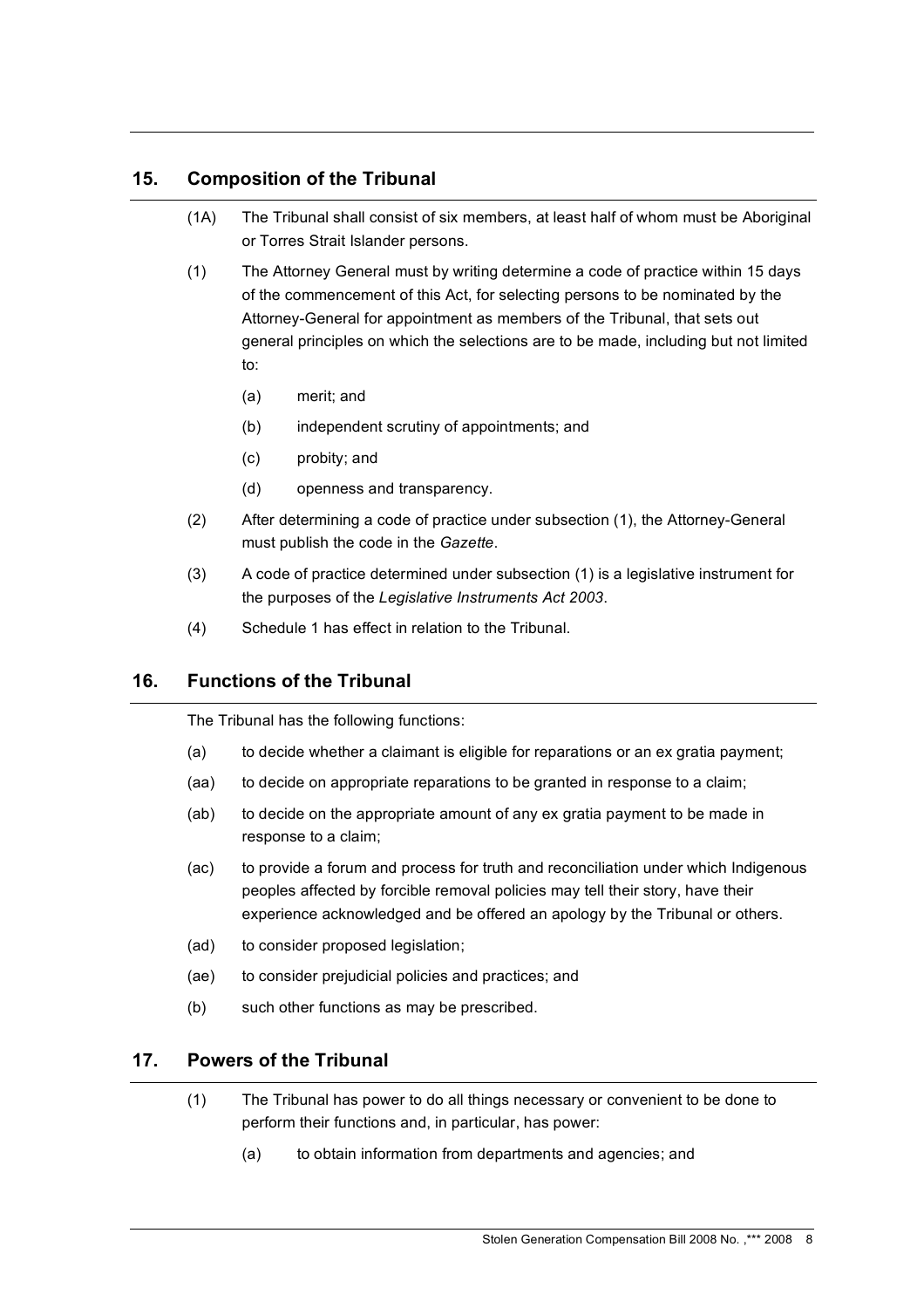- (b) to obtain further information from the claimant, if unable to decide from the information obtained under paragraph (a) whether a claimant is eligible for reparations or an ex gratia payment.
- (2) The Tribunal may exercise their powers notwithstanding any other legislation relating to the confidentiality or privacy of information.

# **17A Jurisdiction of the Tribunal to consider prejudicial policies and practices**

- (1) Where any Aboriginal or Torres Strait Islander person claims that he or she, or any group of Aboriginal or Torres Strait Islander persons of which he or she is a member, is or is likely to be prejudicially affected:
	- (a) by any ordinance or any Act (whether or not still in force), passed at any time on or after 31 December 1975; or
	- (b) by any regulation, order, proclamation, notice or other statutory instrument made, issued, or given at any time on or after 31 December 1975 under any ordinance or Act referred to in paragraph (a) of this subsection; or
	- (c) by any policy or practice (whether or not still in force) adopted by or on behalf of an Australian government, any Government Agency or Church Organisation, or by any policy or practice proposed to be adopted by or on behalf of an Australian government, any Government Agency or Church Organisation; or
	- (d) by any act done or omitted at any time on or after 31 December 1975, or proposed to be done or omitted, by or on behalf of an Australian government, any Government Agency or Church Organisation,

and that the ordinance or Act, or the regulation, order, proclamation, notice or other statutory instrument, or the policy or practice, or the act or omission, was or is inconsistent with the Principles, he or she may submit that claim to the Tribunal under this section.

- (2) The Tribunal must inquire into every claim submitted under subsection (1).
- (3) If the Tribunal finds that any claim submitted to it under subsection(1) is wellfounded it may, if it thinks fit, having regard to all the circumstances of the case, recommend to the relevant body that action be taken to compensate for or remove the prejudice or to prevent other persons from being similarly affected in the future.
- (4) A recommendation under subsection (3) may be in general terms or may indicate in specific terms the action which, in the opinion of the Tribunal, the relevant body should take.
- (5) The Tribunal shall cause a sealed copy of its findings and recommendations (if any) with regard to any claim to be served on –
	- (a) the claimant;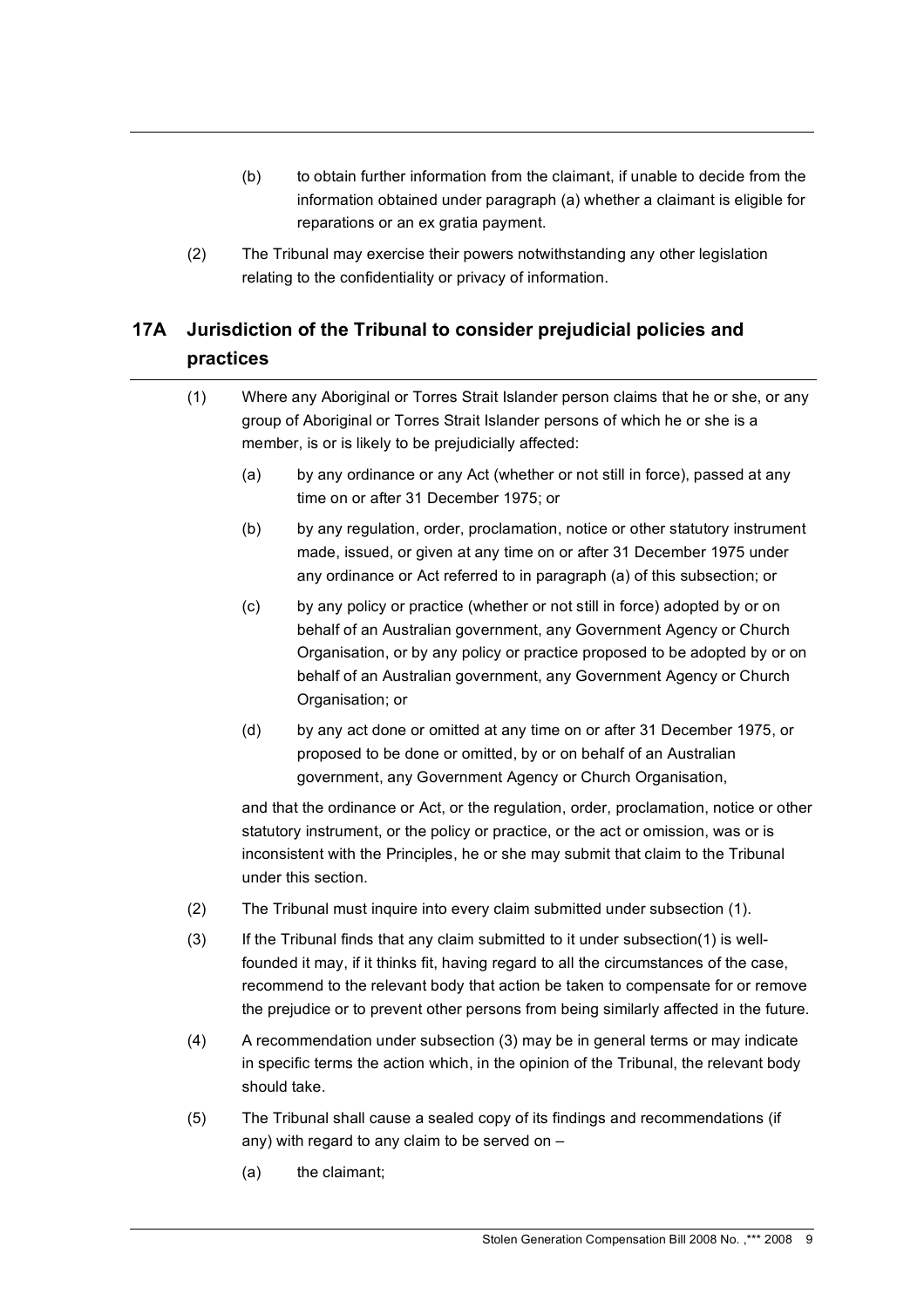- (b) such relevant body as in the opinion of the Tribunal has an interest in the claim; and
- (c) such other persons as the Tribunal thinks fit.

# **17B Jurisdiction of the Tribunal to consider proposed legislation**

- (1) The Tribunal shall examine any proposed legislation referred to it under subsection (2) and shall report whether, in its opinion, the provisions of the proposed legislation or any of them would be contrary to the Principles.
- (2) Proposed legislation may be referred to the Tribunal, in the case of a Bill before the Parliament, by the relevant Minister or by a resolution of either house.

# **18. Protection from liability**

The Tribunal does not incur any personal liability for an act done or omitted to be done by the Tribunal in good faith in the performance or exercise, or purported performance or exercise, of any of their functions or powers under this Act.

# **19. Confidentiality**

- (1) The Tribunal must not divulge the information obtained under this Act otherwise than as provided by this section.
- (2) The Tribunal may divulge the information obtained under this Act in so far as it is necessary to do so to carry out their functions under this Act.

#### **20. Annual reports**

- (1) The Tribunal is to publish annual reports on the performance of their functions.
- (2) The Tribunal is to cause copies of any reports prepared in accordance with subsection (1) to be made widely available to the public.

# **21. Death of applicant**

- (1) A claim under this Act does not lapse because the claimant dies before the claim is decided.
- (2) If a claimant dies before the claim is decided, any ex gratia payment or monetary compensation, if payable on the claim, is to be paid to the estate of the deceased.

#### **23 Regulations**

The Governor-General may make regulations for the purposes of this Act.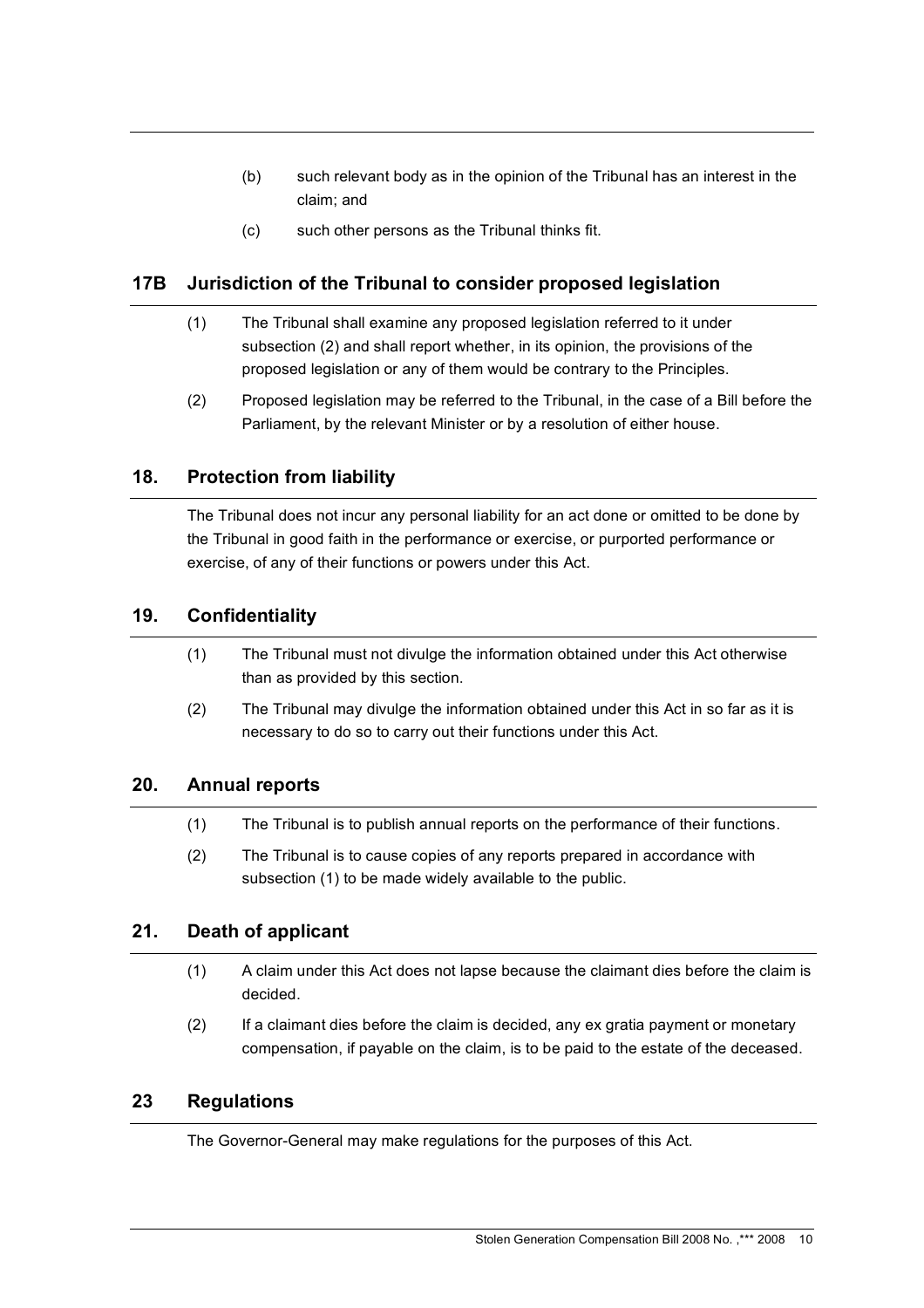# **Schedule 1**

# **Provisions in relation to the Stolen Generations Reparations Tribunal**

[To comprise details concerning remuneration and conditions of appointment; staffing; sittings, etc.

Rules of evidence not to apply.

Tribunal to have investigative powers.

A claimant may be represented by a person who is not legally qualified.]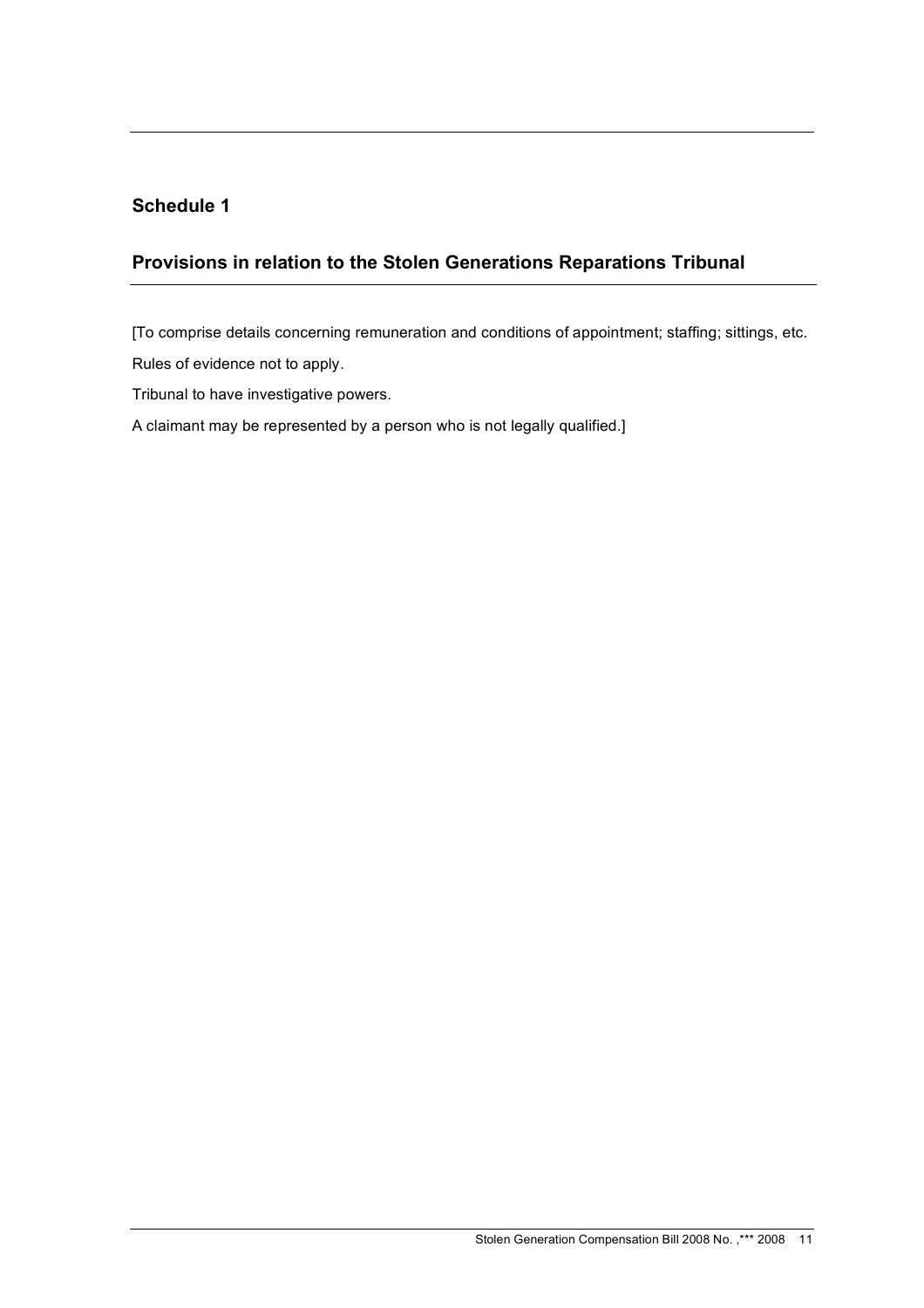# **Annexure B:**

**Amendments to Stolen Generation Compensation Bill**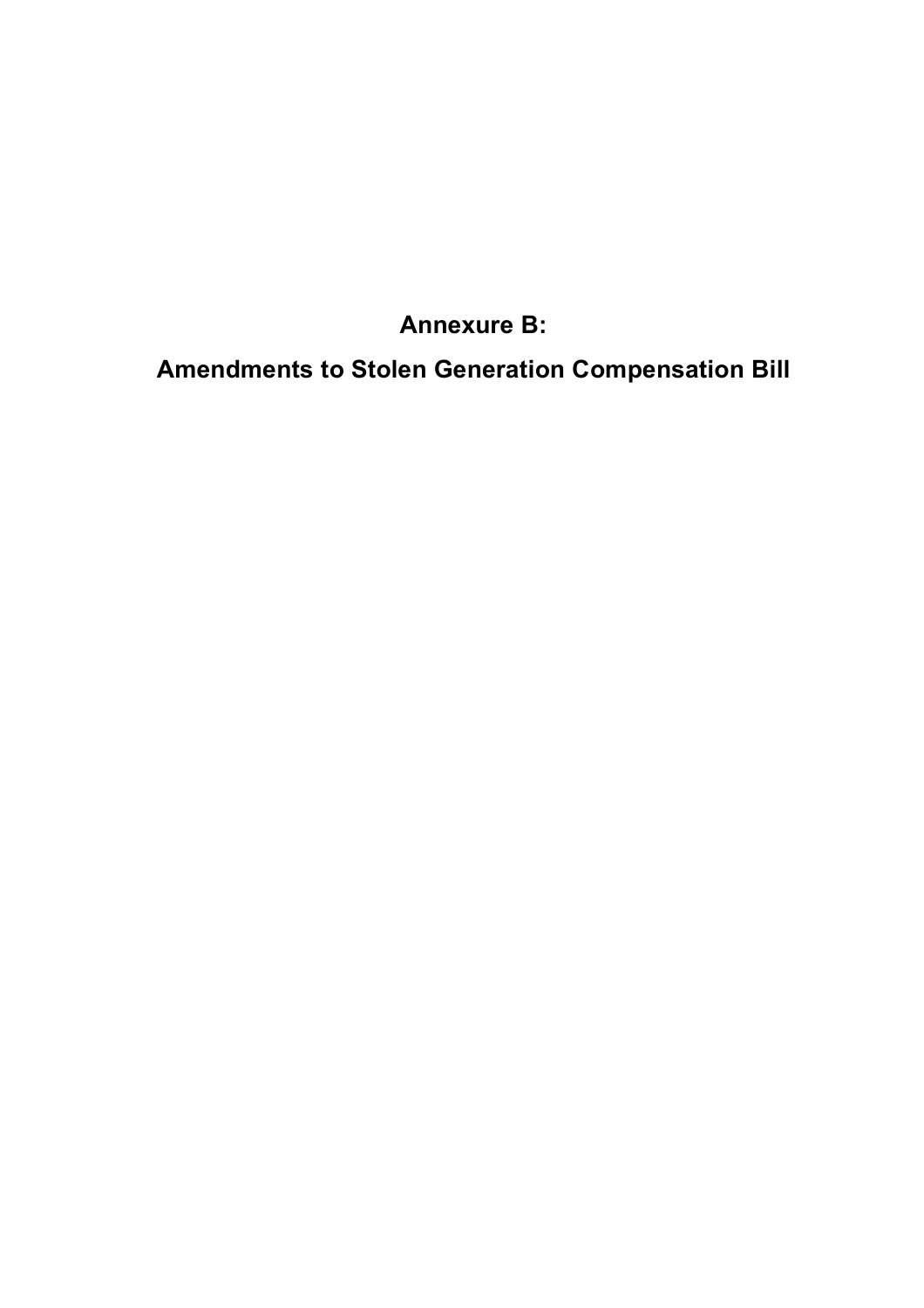2008

The Parliament of the Commonwealth of Australia

# **Stolen Generation Compensation Bill 2008**

(*Amendments to be moved by Senator [\*] on behalf of the [Party] in committee of the whole*)

1. Title, omit "Generation Compensation" and insert "Generations Reparations Tribunal" between "Stolen" and "Bill".

*[title]*

2. Page 1 (lines 1, 2 and 3), omit "ex gratia payments to be made to the stolen generation of Aboriginal children, and for related purposes" and after "provide for" insert:

"the establishment of a Tribunal to decide and make recommendations on claims for Stolen Generations reparations and other matters".

3. Clause 1, page 1 (lines 7 and 8) omit "Generation Compensation" and insert:

"Generations Reparations Tribunal" between "Stolen" and "Act".

#### *[short title]*

4. Clause 3, page 2 (after line 5) insert:

"*Australian government* means the government of the Commonwealth of Australia or the government of an Australian State or Territory."

#### *[interpretation]*

5. Clause 3, page 2 (lines 6, 7 and 8) omit "for which determines whether an applicant for an ex gratia payment is eligible for the payment set out in section 5" and replace with:

"which determine whether a claimant for reparations is eligible for reparations as set out in section 5".

#### *[interpretation]*

6. Clause 3, page 2 (line 9) omit "9" and replace with "4B(1)".

#### *[interpretation]*

7. Clause 3, page 2 (after line 9) insert:

"*Indigenous* means Aboriginal or Torres Strait Islander."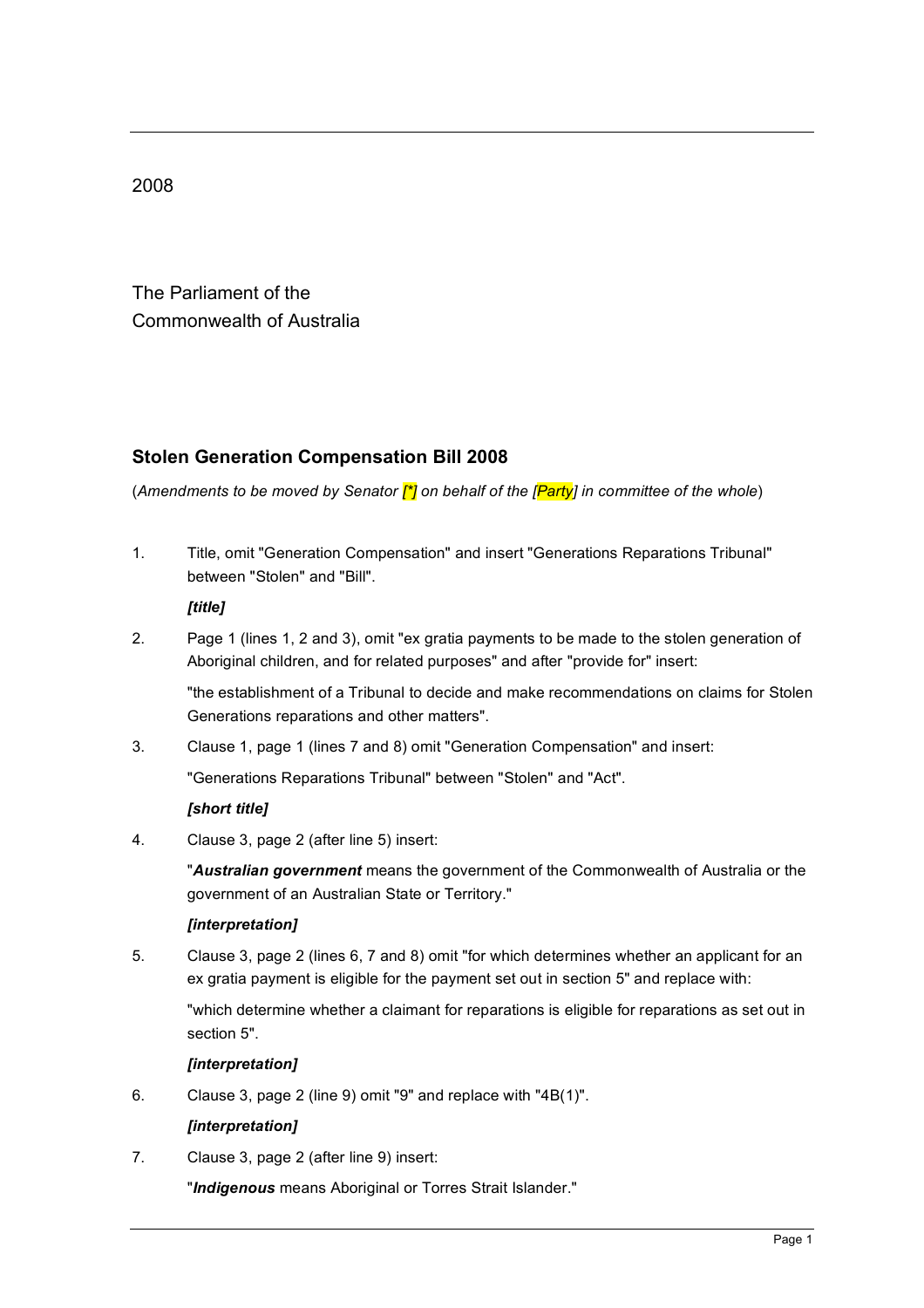*the Principles* means the Principles set out in subsection 3A(3).

#### *[interpretation]*

8. Clause 3, page 2 (lines 10 and 11) omit "stolen generations" and insert "Stolen Generations" before "means".

#### *[interpretation]*

9. Clause 3, page 2 (lines 10 and 11) insert "or reparations" after "ex gratia payments".

#### *[interpretation]*

10. Clause 3, page 2 (after line 11) insert:

*Stolen Generations Fund* means the Fund established by section 10.

*Tribunal* means the Stolen Generations Reparations Tribunal established by this Act.

*Van Boven Principles* means the *Basic Principles and Guidelines on the Right to Reparation for Victims of Gross Violations of Human Rights and Humanitarian Law* (UN Doc E/CN.4/Sub.2/1996/17, 24 May 1996) drafted in 1996 by Professor Theo van Boven.

#### *[interpretation]*

11. Clause 3, page 2 (lines 12, 13 and 14) omit:

*Stolen Generations Tribunal* means a group of 6 persons, half or more of those persons being of Aboriginal or Torres Strait Islander descent.

#### *[interpretation]*

12. Clause 3, page 2 (after line 14) insert:

# **3A. Stolen Generations Reparations Tribunal and establishing Principles**

- (1) A tribunal, to be known as the Stolen Generations Reparations Tribunal, is established by this Act.
- (2) The Tribunal is established in recognition of the Principles.
- (3) The Principles are:
	- (a) Acknowledgement that forcible removal policies were racist and caused emotional, physical and cultural harm to the Stolen Generations.
	- (b) Indigenous children should not, as a matter of general policy, be separated from their families.
	- (c) The distinct identity of the Stolen Generations should be recognised and they should have a say in shaping reparations.
	- (d) Indigenous people affected by removal policies should be given information to facilitate their access to the Tribunal and other options for redress.
	- (e) Reparations measures for the effects of forcible removals should be guided by the Van Boven Principles.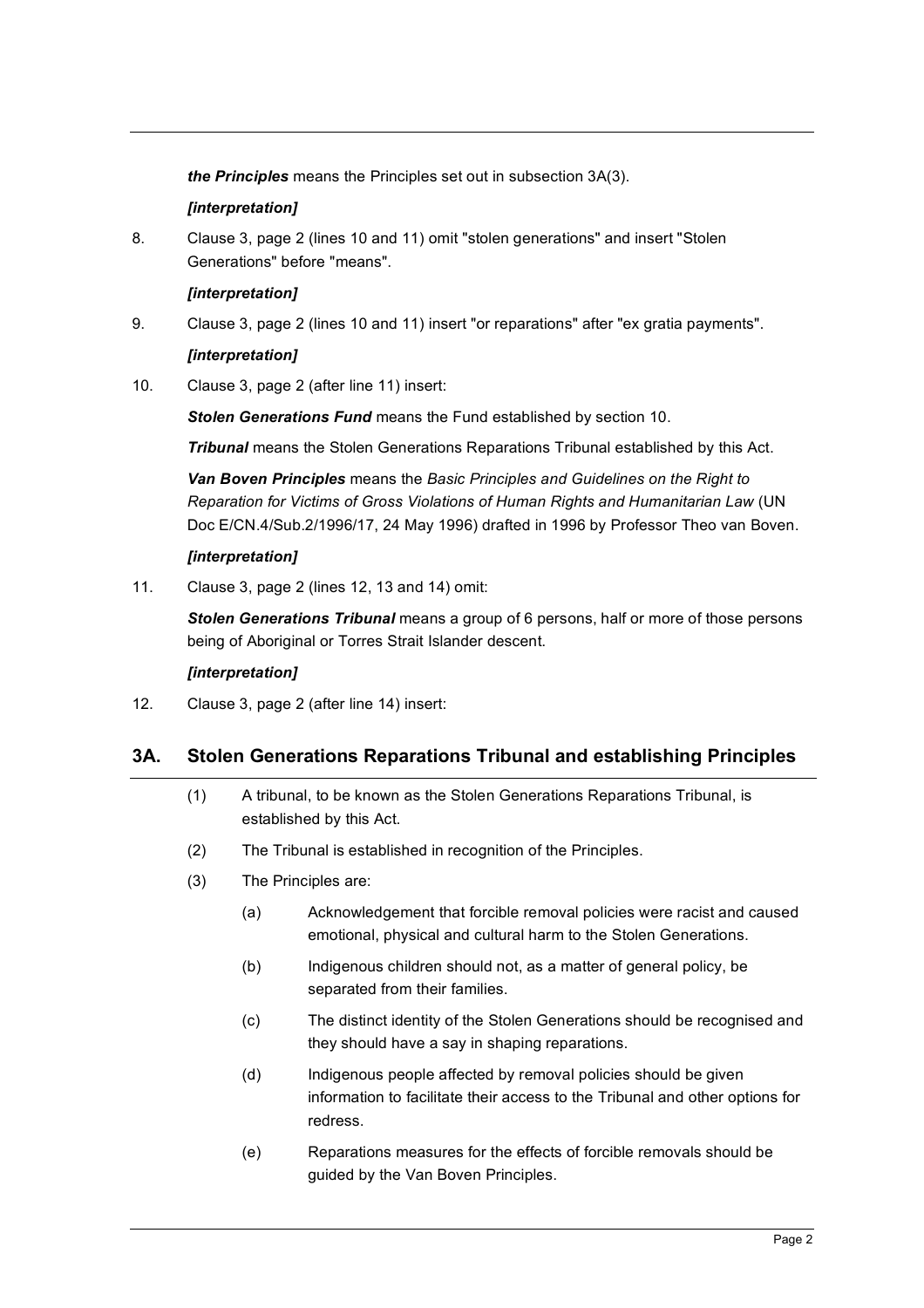13. Clause 4, page 2 (lines 15 to 27) omit section 4 in its entirety and replace with the following:

# **4. Entitlement to reparations**

- (1) The Tribunal shall award reparations on a claim under this Act if the claimant satisfies one or more of the Eligibility Criteria.
- (2) Monetary reparations are payable from the Stolen Generations Fund.

# **4A Reparations**

- (1) The Tribunal may award reparations in the form of:
	- (a) resources for stolen generations groups to provide culture and history centres, or healing centres, including funding for land or premises;
	- (b) community education programs about the history of forcible removals;
	- (c) community genealogy projects for Indigenous communities to help identify membership of the Stolen Generations and their dependants;
	- (d) monetary payments for individuals to meet current needs such as funding to travel to see family;
	- (e) access to appropriate counselling services;
	- (f) access to appropriate health services;
	- (g) access to language and culture training;
	- (h) memorials that appropriately reflect the views of members of the Stolen Generations; and
	- (i) monetary compensation.
- (2) The Tribunal may award one or more of the forms of reparations set out in subsection (1) in response to a claim.
- (3) The Tribunal may award reparations in the form set out in subsection (1)(i) to people who can prove that they suffered particular types of harm, such as sexual or physical assault.
- (4) The Tribunal may vary the forms of reparations set out in subsection (1) as it sees fit.
- (5) The Tribunal shall have regard to the Van Boven Principles in varying the forms of reparations set out in subsection (1).
- (6) The Tribunal shall where practicable award reparations that maximise group rather than individual outcomes.
- (7) In awarding reparations, the Tribunal must take into account whether the claimant has received an ex gratia payment under section 4B, the nature and extent of any reparations received by the claimant under State or Territory legislation and any damages or compensation received by the claimant at common law or otherwise.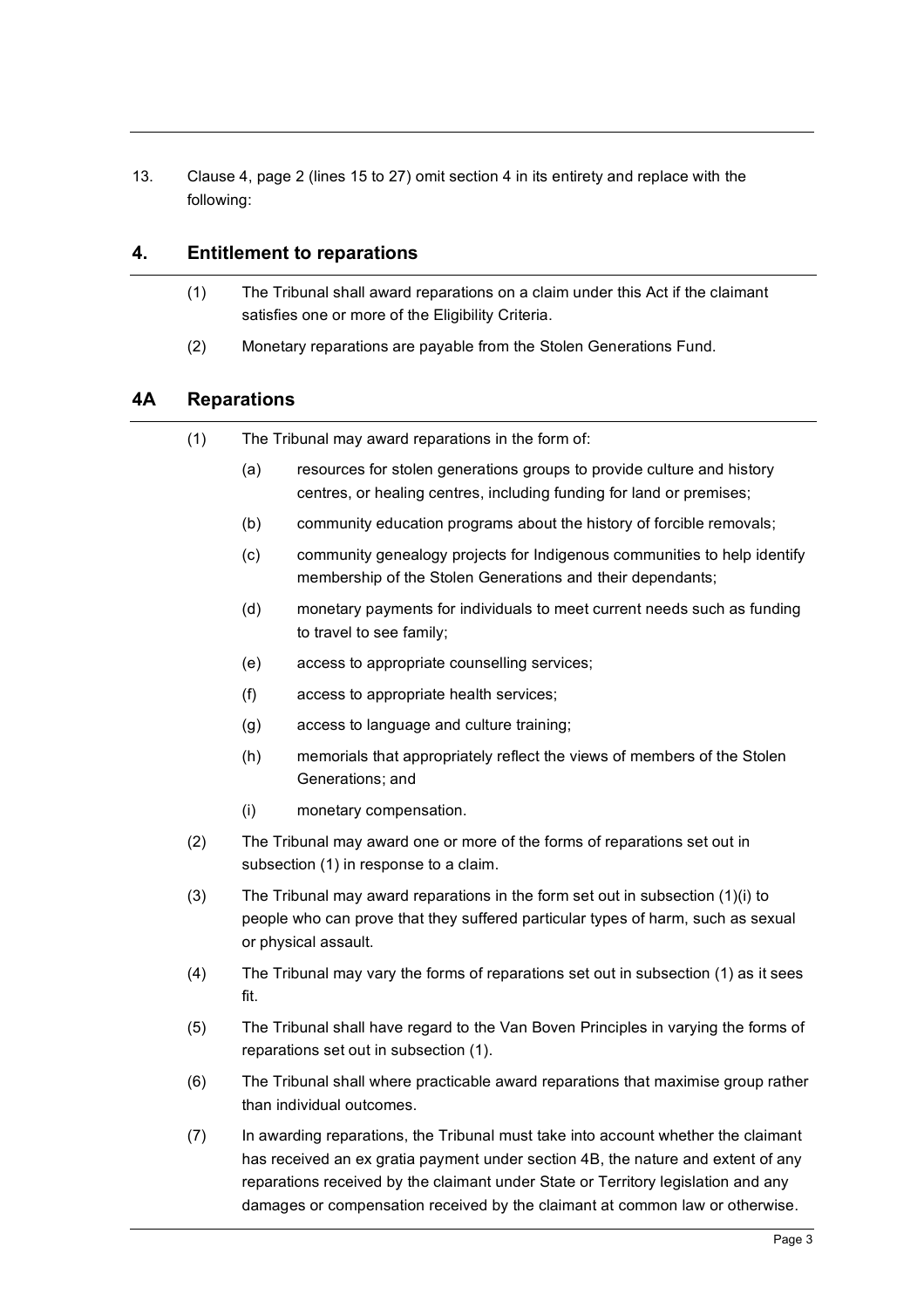- (8) If the Tribunal is satisfied that reparations should be awarded on a claim, the Tribunal must:
	- (a) notify the Trustee of the Stolen Generations Fund of the amount to be disbursed to cover the cost of the award; or
	- (b) recommend the reparation measure for action by the relevant government, church or non-government body.
- (9) For the avoidance of doubt, for the purposes of this Act an ex gratia payment is not a form of monetary compensation.

# **4B Ex gratia payments**

- (1) The Tribunal may award an ex gratia payment in respect of a claim under this Act if the claimant satisfies the eligibility criteria in subsection 5(1), 5(3) or 5(4), and indicates, in the claim, that the claimant seeks an ex gratia payment.
- (2) The amount of an ex gratia payment in respect of a claim referred to in subsection (1), is an amount not exceeding \$20,000 as common experience payment and \$3,000 for each year that a child was removed from their family and community while under the age of eighteen years, and is payable from the Stolen Generations Fund.
- (3) A claimant may not receive more than one ex gratia payment.
- (4) In awarding ex gratia payments the Tribunal may take into account any reparations, damages or compensation awarded under State or Territory legislation, at common law or otherwise.
- (5) If the Tribunal decides to award an ex gratia payment in respect of a claim, the Tribunal must notify the Trustee of the Stolen Generations Fund of the amount to be disbursed to the claimant.
- (6) The Tribunal must decide a claim for an ex gratia payment as soon as is practicable.
- (7) If a person claims both an ex gratia payment and reparations, the Tribunal may decide the claim for an ex gratia payment and defer assessment of the claim for reparations.

#### *[entitlement to ex gratia payment]*

14. Heading to section 5, page 2 (line 28) insert "an" after "for" and insert "or reparations" after "payment".

#### *[eligibility criteria]*

15. Clause 5, page 2 (line 29) insert "or reparations" between "payment" and "under".

#### *[eligibility criteria]*

16. Clause 5, page 2 (lines 29 and 30) omit "an applicant" and replace with "a claimant".

#### *[eligibility criteria]*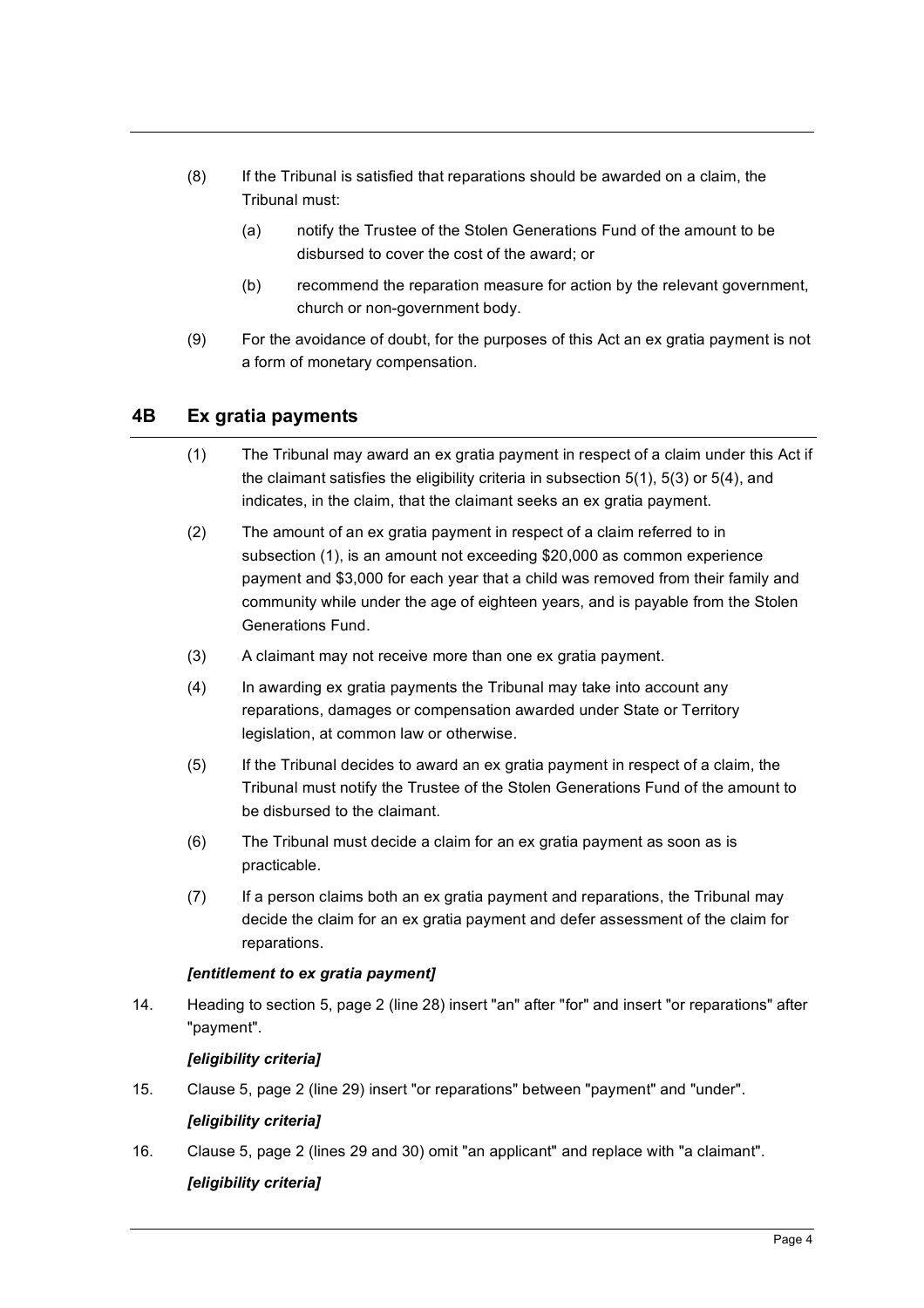17. Clause 5, page 2 (line 30) omit "one of the following".

#### *[eligibility criteria]*

- 18. Clause 5, page 3 (lines 1 to 3) omit sub-clause (1)(a) in its entirety and replace with the following:
	- (a) a person who was, as a child, removed from their family under legislation that applied specifically to Aboriginal or Torres Strait Islander people; or

#### *[eligibility criteria]*

- 19. Clause 5, page 3 (lines 4 to 8) omit sub-clause (1)(b) in its entirety and replace with the following:
	- (b) an Aboriginal or Torres Strait Islander person who was, as a child, removed from their family prior to 31 December 1975, where that removal was carried out, directed or condoned by an Australian government or an agent of an Australian government.

#### *[eligibility criteria]*

- 20. Clause 5, page 3 (lines 9 to 20) omit sub-clause (2) in its entirety and replace with the following:
	- (2) An applicant will not be eligible for reparations under subsection (1) if the Tribunal is satisfied that the removal was in the best interests of the child.

#### *[eligibility criteria]*

21. Clause 5, page 3 (lines 21 and 22) omit "an applicant" and replace with "a claimant".

#### *[eligibility criteria]*

22. Clause 5, page 3 (line 22) omit "one of the following".

#### *[eligibility criteria]*

23. Clause 5, page 3 (line 25) omit ":" and replace with "in subsection (1)."

#### *[eligibility criteria]*

24. Clause 5, page 3 (lines 26 and 27) omit sub-clauses (3)(b)(i) and (3)(b)(ii) in their entirety.

#### *[eligibility criteria]*

- 25. Clause 5, page 3 (after line 27) insert:
	- (4) To be eligible for an ex gratia payment or reparations under this subsection, a claimant must be:
		- (a) an Aboriginal or Torres Strait Islander person; and
		- (b) a relative, family member or descendant of a person who satisfies or would have satisfied the criteria in subsection (1),

who the Tribunal is satisfied suffered or was harmed as a consequence, in whole or in part, of the removal of that person.

- (5) A group of claimants may make a joint claim for reparations, provided that:
	- (a) all members of the group are Aboriginal or Torres Strait Islander people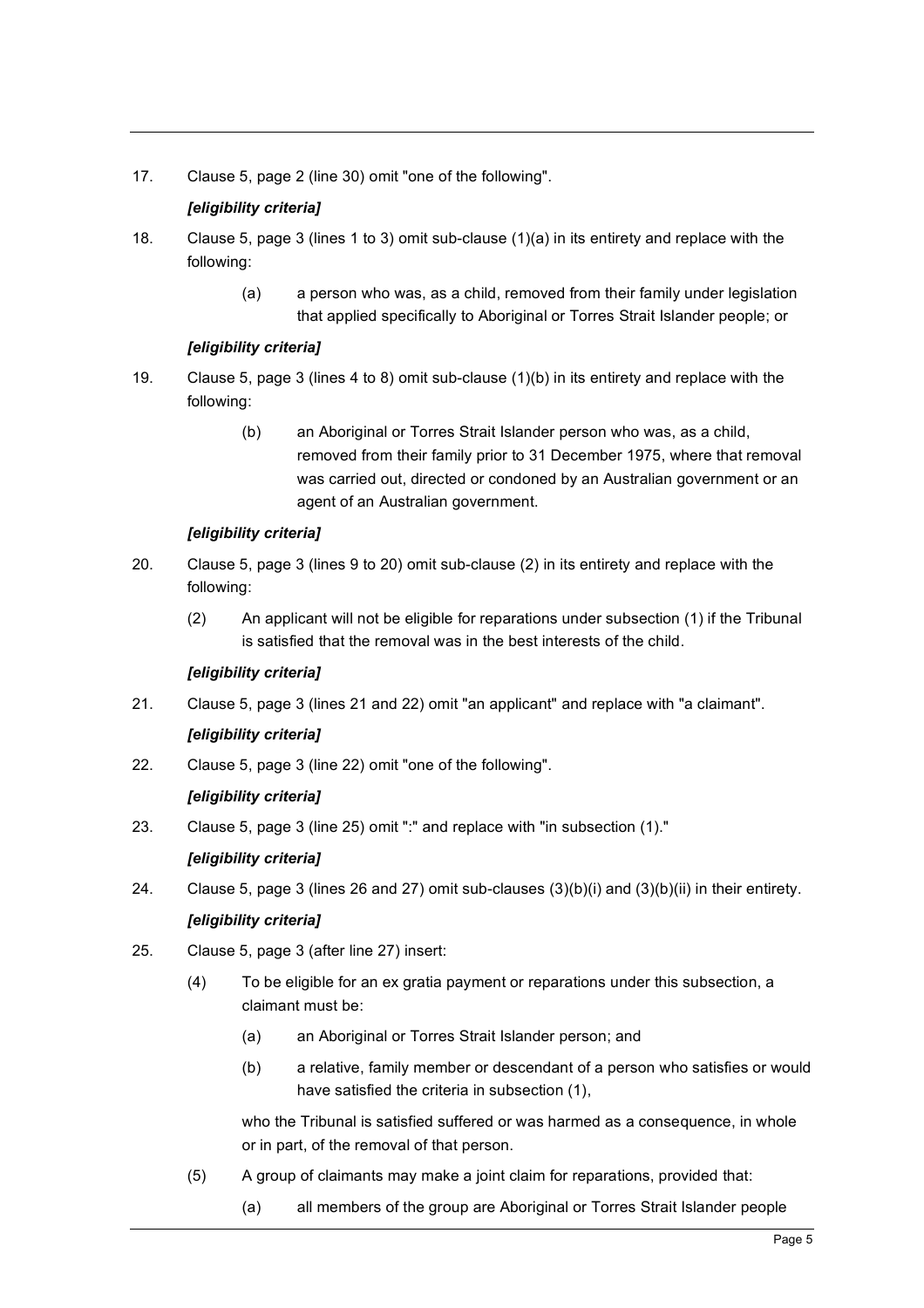- (b) all members of the group suffered detriment as a result of circumstances that gave rise to eligibility of any member of that group for reparations under subsection (1), (3) or (4).
- (6) The Tribunal shall have regard to statements by organisations such as Link Ups and Aboriginal and Islander Child Care Agencies for the purpose of determining eligibility under this section.

#### *[eligibility criteria]*

26. Heading to Clause 6, page 3 (line 28) omit "Applications for ex gratia payment" and replace with "Claims".

#### *[applications]*

- 27. Clause 6, page 3 (lines 29 to 33) omit sub-clauses (1) and (2) in their entirety and replace with the following:
	- (1) A claim for an ex gratia payment or for reparations must be made to the Tribunal in such manner as it prescribes and shall include a certificate of Indigenous identity and a statement about the circumstances and impact of the removal.
- 28. Clause 6, page 4 (line 1) omit "An application" and replace with "A claim".

#### *[applications]*

29. Clause 6, page 4 (line 1) omit "7" and replace with "10".

#### *[applications]*

30. Clause 6, page 4 (line 1) omit "commencing on" and replace with "after the".

#### *[applications]*

31. Clause 6, page 4 (line 3) omit "An applicant for an ex gratia payment" and replace with "A claimant".

#### *[applications]*

- 32. Clause 6, page 4 (line 4) omit "Secretary of the Department" and replace with "Tribunal". *[applications]*
- 33. Clause 6, page 4 (line 4) omit "an application" and replace with "a claim".

#### *[applications]*

- 34. Clause 6, page 4 (after line 4) insert:
	- (4A) A claim may be made by a group of persons.

#### *[applications]*

35. Clause 6, page 4 (line 5) omit "An application for an ex gratia payment" and replace with "A claim".

#### *[applications]*

36. Clause 6, page 4 (line 8) omit "applicant" and replace with "claimant".

#### *[applications]*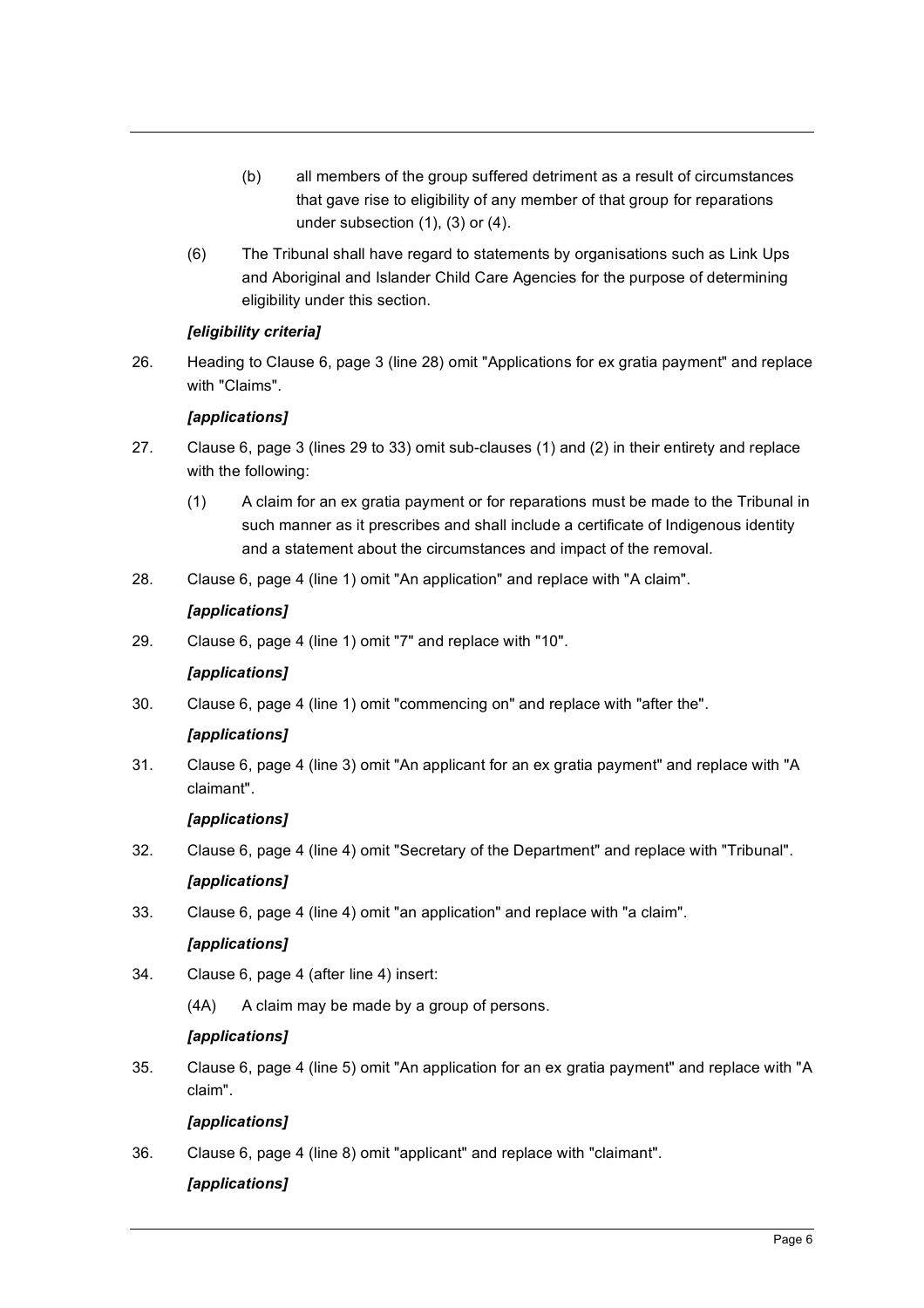37. Clause 7, page 4 (lines 9 to 12) omit clause 7 in its entirety.

# *[referral of application]*

38. Clause 8, page 4 (lines 14 to 16) omit "The Stolen Generations Tribunal must make their decision in relation to eligibility for an ex gratia payment within 12 months after receiving an application" and replace with "The Tribunal must decide a claim within 12 months after receiving it".

#### *[time for completion]*

39. Clause 9, page 4 (lines 17 to 21) omit clause 9 in its entirety.

#### *[Stolen Generations Tribunal to decide applications]*

40. Clause 10, page 4 (line 24) omit "to disburse funds to claimants eligible under this Act" and replace with ":"

#### *[establishment of Fund]*

- 41. Clause 10, page 4 (after line 24) insert:
	- (a) for the establishment and work of the Tribunal; and
	- (b) to disburse funds for reparations awarded to claimants eligible under this Act; and
	- (c) to fund ex gratia payments made under section 4B.

#### *[establishment of Fund]*

42. Clause 10, page 4 (line 26) omit "for the purpose" and replace with:

", together with any contributions from state or territory governments, church organisations involved in administering forcible removal policies, and any other contributors".

#### *[establishment of Fund]*

- 43. Clause 10, page 4 (lines 27 and 28) omit sub-clause (3) in its entirety and replace with:
	- (3) The Stolen Generations Fund will be administered by a Trustee to be appointed by the Attorney-General.

#### *[establishment of Fund]*

44. Clause 10, page 5 (line 1) omit "amount" and replace with "account".

#### *[establishment of Fund]*

45. Clauses 11 and 12, page 5 (lines 3 to 13) omit clauses 11 and 12 in their entirety.

#### *[ex gratia payment]*

46. Heading to Clause 13, page 5 (line 14) omit "Stolen Generations".

#### *[decision reviewable]*

47. Clause 13, page 5 (line 15) omit "Stolen Generations".

#### *[decision reviewable]*

48. Clause 13, page 5 (line 16) after "judicial review." insert: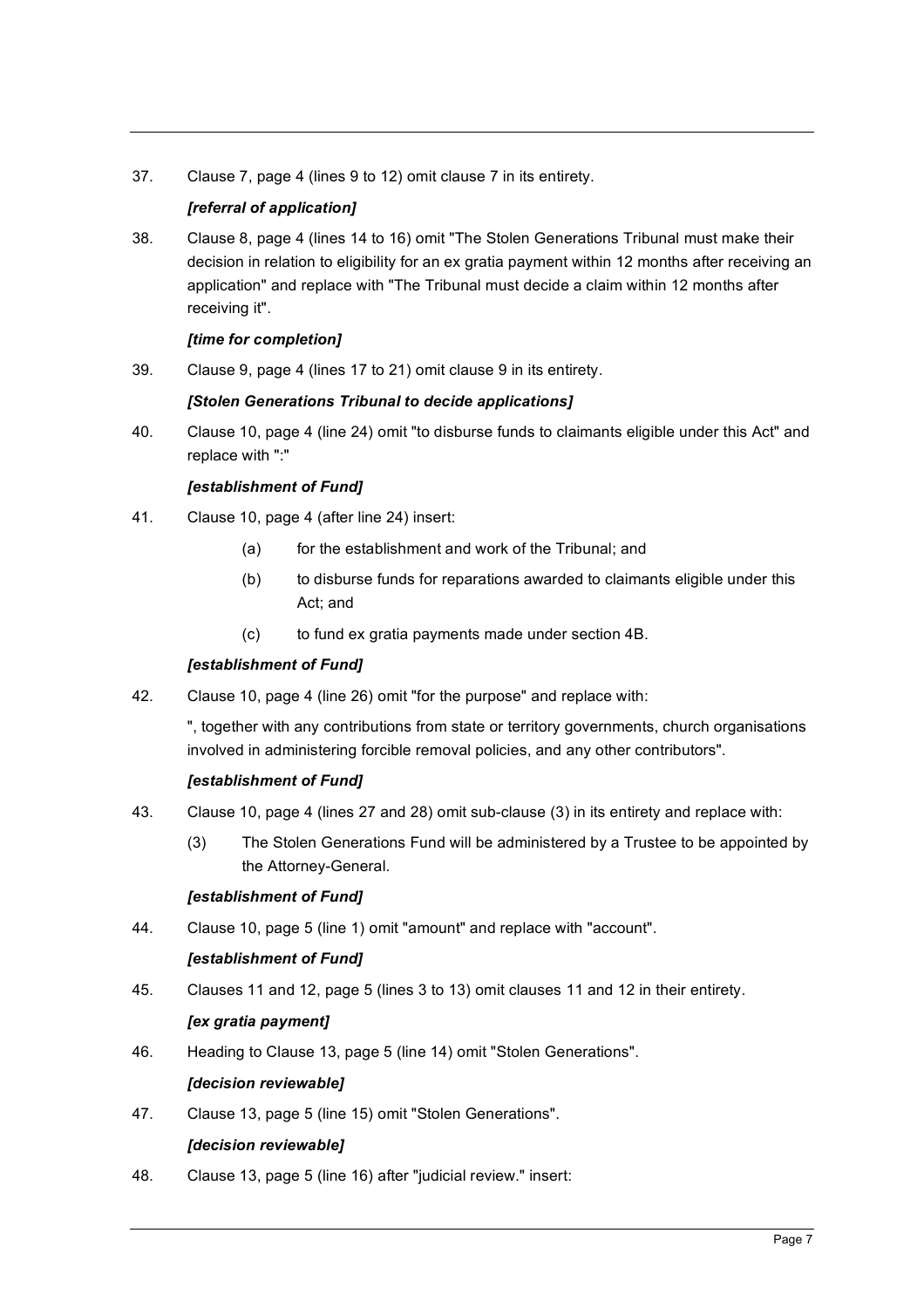"Review may be sought by the relevant claimant or by any government, church or nongovernment body that is the subject of a recommendation of the kind referred to in section 4A(8)(b)."

#### *[decision reviewable]*

49. Clause 14, page 5 (lines 17 to 26) omit clause 14 in its entirety.

#### *[appointment of Tribunal]*

50. Heading to section 15, page 5 (line 27) omit "Procedures for merit selection of appointments under this Act" and replace with "Composition of the Tribunal".

#### *[composition of Tribunal]*

- 51. Clause 15, page 5 (after line 27) insert:
	- (1A) The Tribunal shall consist of six members, at least half of whom must be Aboriginal or Torres Strait Islander persons.

#### *[composition of Tribunal]*

52. Clause 15, page 6 (line 2) omit "to a position under this Act" and replace with "as members of the tribunal".

#### *[composition of Tribunal]*

53. Clause 15, page 6 (line 7) omit "; and" and replace with ".".

#### *[composition of Tribunal]*

54. Clause 15, page 6 (lines 8 and 9) omit sub-clause (1)(e) in its entirety.

#### *[composition of Tribunal]*

- 55. Clause 15, page 6 (after line 14) insert:
	- (4) Schedule 1 has effect in relation to the Tribunal.

#### *[composition of Tribunal]*

56. Heading to Clause 16, page 6 (line 15) omit "Stolen Generations" and replace with "the".

#### *[Tribunal functions]*

57. Clause 16, page 6 (line 16) omit "Stolen Generations".

#### *[Tribunal functions]*

58. Clause 16, page 6 (line 17) omit "an applicant" and replace with "a claimant".

#### *[Tribunal functions]*

59. Clause 16, page 6 (line 17) after "eligible for" insert "reparations or".

#### *[Tribunal functions]*

- 60. Clause 16, page 6 (after line 18) insert:
	- (aa) to decide on appropriate reparations to be granted in response to a claim;
	- (ab) to decide on the appropriate amount of any ex gratia payment to be made in response to a claim;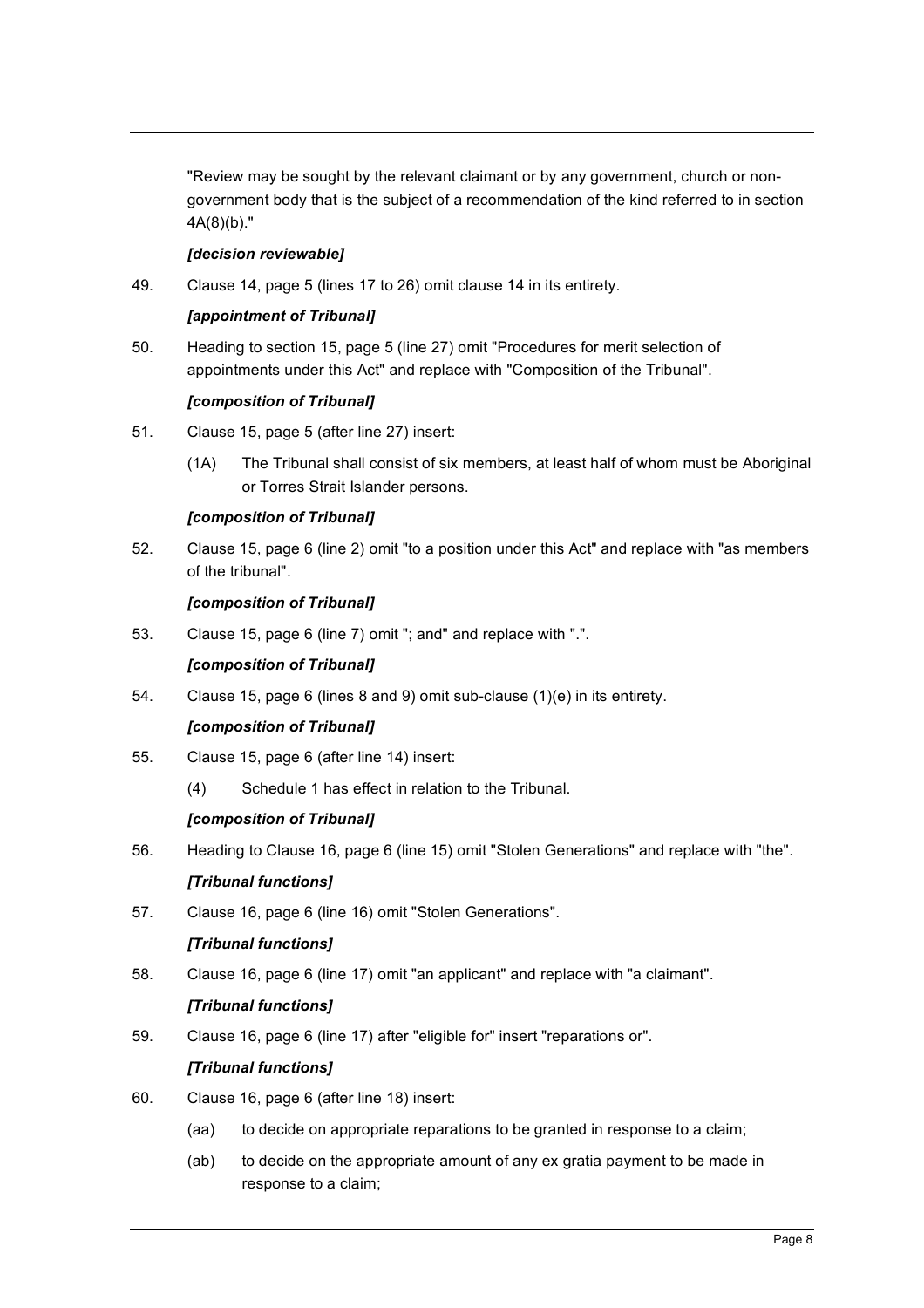- (ac) to provide a forum and process for truth and reconciliation under which Indigenous peoples affected by forcible removal policies may tell their story, have their experience acknowledged and be offered an apology by the Tribunal or others;
- (ad) to consider proposed legislation;
- (ae) to consider prejudicial policies and practices; and

# *[Tribunal functions]*

61. Heading to Clause 17, page 6 (line 20) omit "Stolen Generations" and replace with "the".

#### *[Tribunal powers]*

62. Clause 17, page 6 (line 21) omit "Stolen Generations".

# *[Tribunal powers]*

63. Clause 17, page 6 (line 25) omit "applicant" and replace with "claimant".

# *[Tribunal powers]*

64. Clause 17, page 6 (line 27) omit "applicant" and replace with "claimant".

# *[Tribunal powers]*

65. Clause 17, page 6 (line 27) after "eligible for" insert "reparations or".

# *[Tribunal powers]*

66. Clause 17, page 6 (line 28) omit "Stolen Generations".

#### *[Tribunal powers]*

67. Clause 17, page 6 (after line 30) insert:

# **17A Jurisdiction of the Tribunal to consider prejudicial policies and practices**

- (1) Where any Aboriginal or Torres Strait Islander person claims that he or she, or any group of Aboriginal or Torres Strait Islander persons of which he or she is a member, is or is likely to be prejudicially affected:
	- (a) by any ordinance or any Act (whether or not still in force), passed at any time on or after 31 December 1975; or
	- (b) by any regulation, order, proclamation, notice or other statutory instrument made, issued, or given at any time on or after 31 December 1975 under any ordinance or Act referred to in paragraph (a) of this subsection; or
	- (c) by any policy or practice (whether or not still in force) adopted by or on behalf of an Australian government, any Government Agency or Church Organisation, or by any policy or practice proposed to be adopted by or on behalf of an Australian government, any Government Agency or Church Organisation; or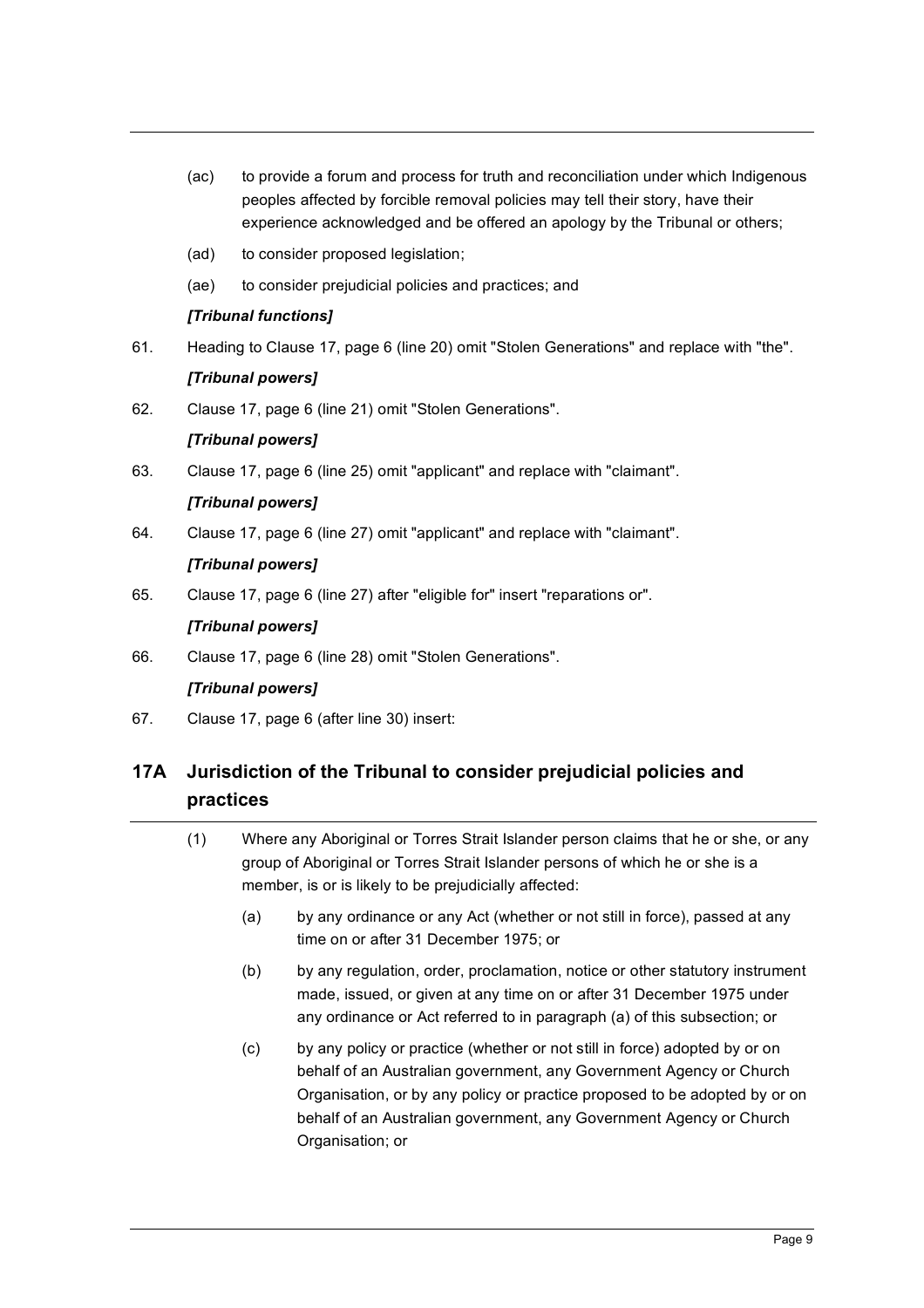(d) by any act done or omitted at any time on or after 31 December 1975, or proposed to be done or omitted, by or on behalf of an Australian government, any Government Agency or Church Organisation,

and that the ordinance or Act, or the regulation, order, proclamation, notice or other statutory instrument, or the policy or practice, or the act or omission, was or is inconsistent with the Principles, he or she may submit that claim to the Tribunal under this section.

- (2) The Tribunal must inquire into every claim submitted under subsection (1).
- (3) If the Tribunal finds that any claim submitted to it under subsection(1) is wellfounded it may, if it thinks fit, having regard to all the circumstances of the case, recommend to the relevant body that action be taken to compensate for or remove the prejudice or to prevent other persons from being similarly affected in the future.
- (4) A recommendation under subsection (3) may be in general terms or may indicate in specific terms the action which, in the opinion of the Tribunal, the relevant body should take.
- (5) The Tribunal shall cause a sealed copy of its findings and recommendations (if any) with regard to any claim to be served on –
	- (a) the claimant;
	- (b) such relevant body as in the opinion of the Tribunal has an interest in the claim; and
	- (c) such other persons as the Tribunal thinks fit.

# **17B Jurisdiction of the Tribunal to consider proposed legislation**

- (1) The Tribunal shall examine any proposed legislation referred to it under subsection (2) and shall report whether, in its opinion, the provisions of the proposed legislation or any of them would be contrary to the Principles.
- (2) Proposed legislation may be referred to the Tribunal, in the case of a Bill before the Parliament, by the relevant Minister or by a resolution of either house.

#### *[Tribunal powers]*

68. Clause 18, page 7 (line 2) omit "Stolen Generations".

#### *[protection from liability]*

69. Clause 18, page 7 (lines 3 to 4) omit "Stolen Generations".

#### *[protection from liability]*

70. Clause 19, page 7 (line 8) omit "Stolen Generations".

#### *[confidentiality]*

71. Clause 19, page 7 (line 10) omit "Stolen Generations".

#### *[confidentiality]*

72. Clause 20, page 7 (line 14) omit the entirety of clause 20 and replace with: